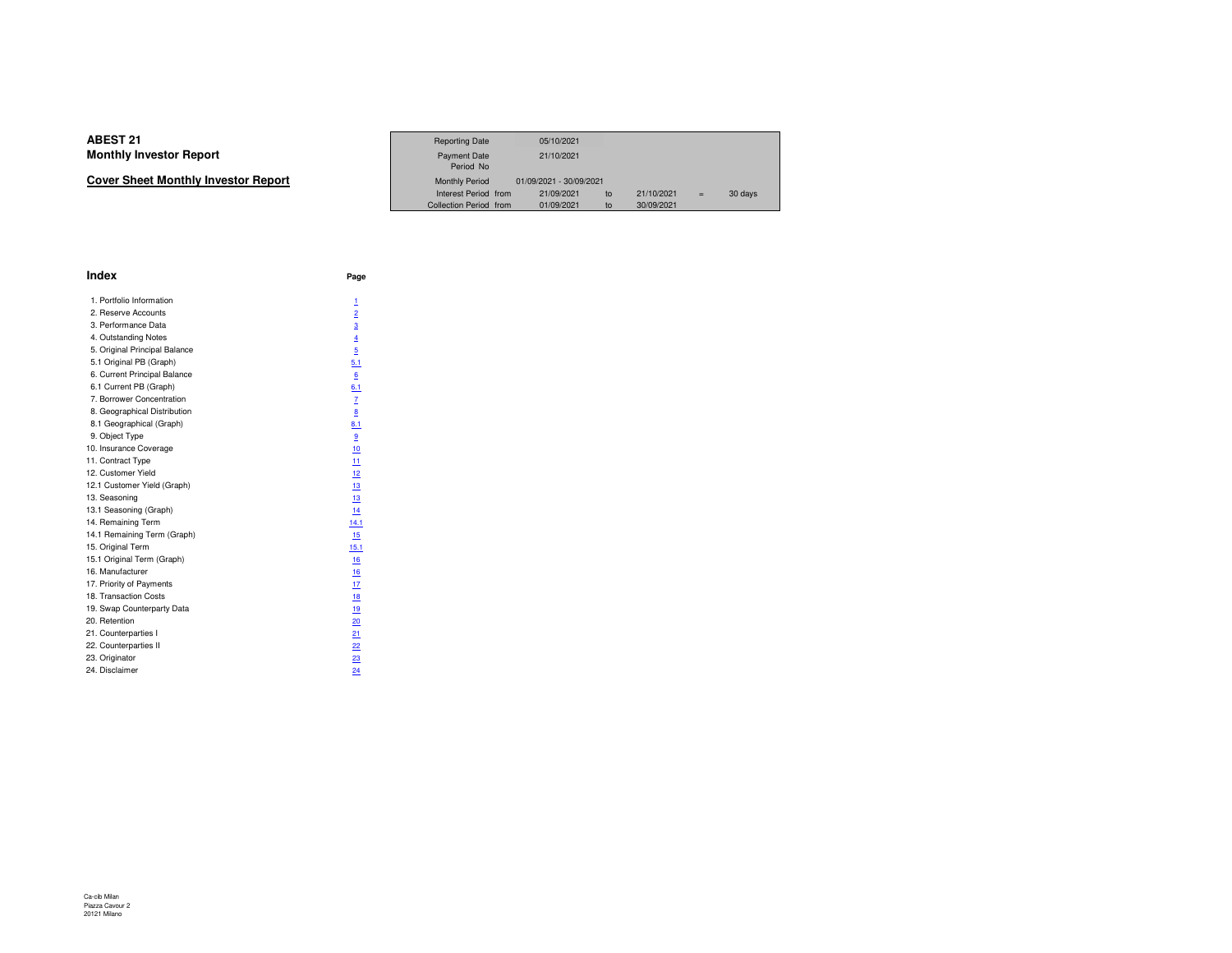#### **ABEST 21**Reporting Date 05/10/2021<br>Payment Date 21/10/2021 **Monthly Investor Report**Payment Date Period NoMonthly Period 01/09/2021 - 30/09/2021  **1. Portfolio Information**Interest Period from 21/09/2021 to 21/10/2021 = 30 days<br>Collection Period from 01/09/2021 to 30/09/2021 Collection Period from

|                                                                                                                                  |                            | current period                                                                       | previous period                                              |
|----------------------------------------------------------------------------------------------------------------------------------|----------------------------|--------------------------------------------------------------------------------------|--------------------------------------------------------------|
| <b>Outstanding Receivables</b>                                                                                                   | No. of<br><b>Contracts</b> | <b>Aggregate Outstanding</b><br><b>Principal Amount</b>                              | <b>Aggregate Outstanding</b><br><b>Principal Amount</b>      |
| <b>Beginning of Period (collection period)</b>                                                                                   |                            | 484.157.545,67€                                                                      | 484.195.487,16                                               |
| <b>Scheduled Principal Payments</b><br><b>Prepayment Principal</b><br>Others<br>Recoveries<br><b>Total Principal Collections</b> |                            | 15.791.758,39 €<br>1.640.751,25 €<br>1.202.910,36 €<br>$\epsilon$<br>18.635.420,00 € | 17.732.994,99<br>1.332.018,68<br>461.940,41<br>19.526.954,08 |
| <b>Total Interest Collections</b>                                                                                                |                            | 2.028.986,62 €                                                                       | 2.523.891,22                                                 |
| <b>Defaults</b>                                                                                                                  |                            | $\overline{\phantom{a}}$                                                             |                                                              |
|                                                                                                                                  |                            |                                                                                      |                                                              |
| End of Period (after Payment Date)                                                                                               | 43.930                     | 482.956.447,58 €                                                                     | 484.157.545.67                                               |
| Balance of the Replenishment account (after Payment Date)                                                                        |                            | 1.243.552,42 €                                                                       | 42.454,33                                                    |
| Current Prepayment Rate (annualised)                                                                                             |                            | 4,07%                                                                                | 3,30%                                                        |
| <b>New sale Offer</b>                                                                                                            |                            | 17.434.321,91 €                                                                      | 19.489.012,59                                                |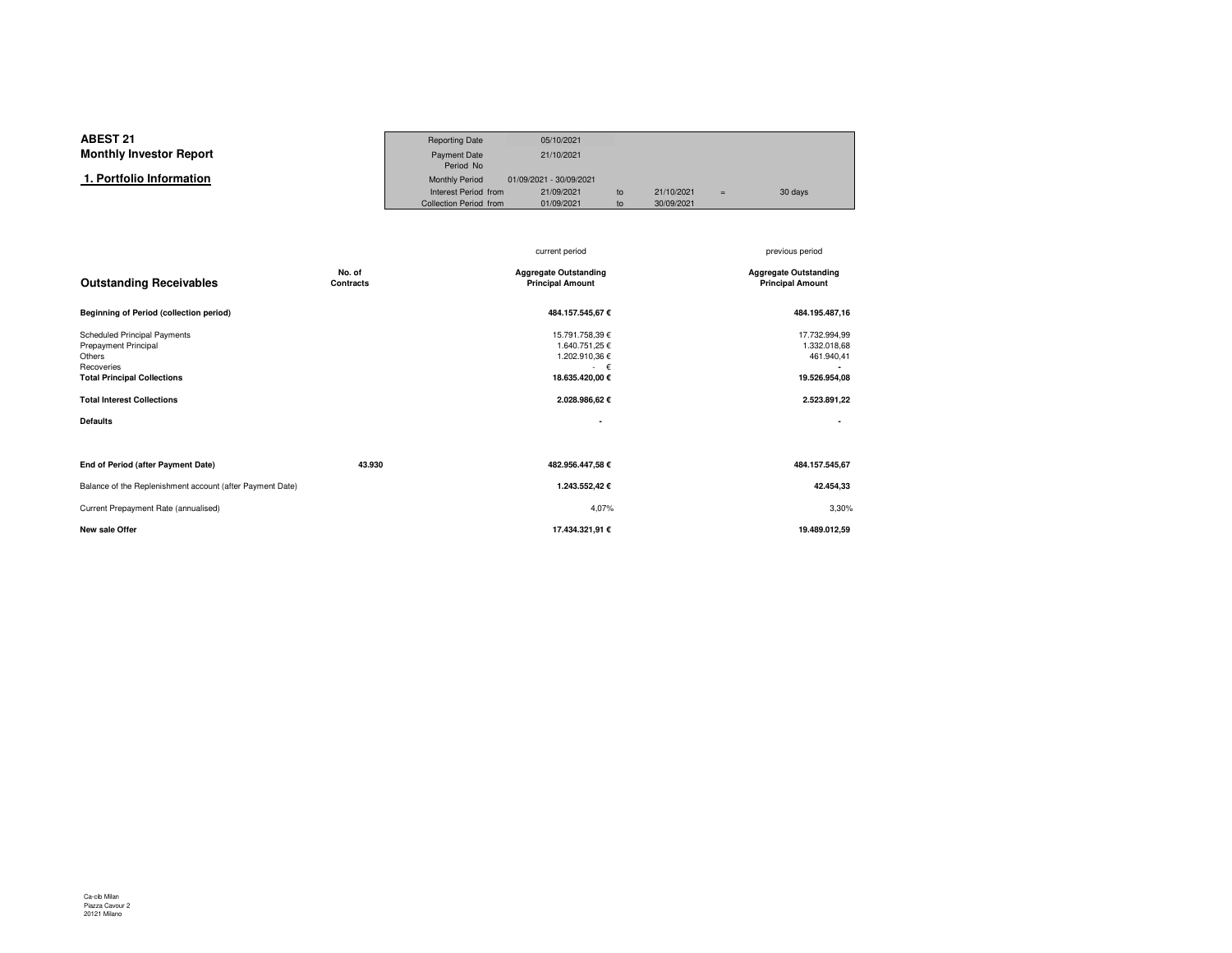| <b>ABEST 21</b>                | <b>Reporting Date</b>  | 05/10/2021              |                  |     |         |
|--------------------------------|------------------------|-------------------------|------------------|-----|---------|
| <b>Monthly Investor Report</b> | Payment Date           | 21/10/2021              |                  |     |         |
|                                | Period No              |                         |                  |     |         |
| 2. Reserve Accounts            | <b>Monthly Period</b>  | 01/09/2021 - 30/09/2021 |                  |     |         |
|                                | Interest Period from   | 21/09/2021              | 21/10/2021<br>to | $=$ | 30 days |
|                                | Collection Period from | 01/09/2021              | 30/09/2021<br>to |     |         |

#### **Notes Balance**

 Beginning of PeriodEnd of Period

| <b>Reserve Accounts</b>      |    |              |                |                   |
|------------------------------|----|--------------|----------------|-------------------|
| <b>Reserve Account</b>       |    | in $%$       | euro           | Trigger Event y/n |
| Beginning of Period          |    | 0.5%         | 2.350,000,00 € | <b>NO</b>         |
| Cash Outflow                 | €  | 4.500.00     |                |                   |
| Cash Inflow                  | -€ | 4.500.00     |                |                   |
| End of Period                |    | 0.5%         | 2.345.500.00 € |                   |
| <b>Required Reserve Fund</b> | ŧ. | 2.345.500.00 |                |                   |

486.600.000,00

486.600.000,00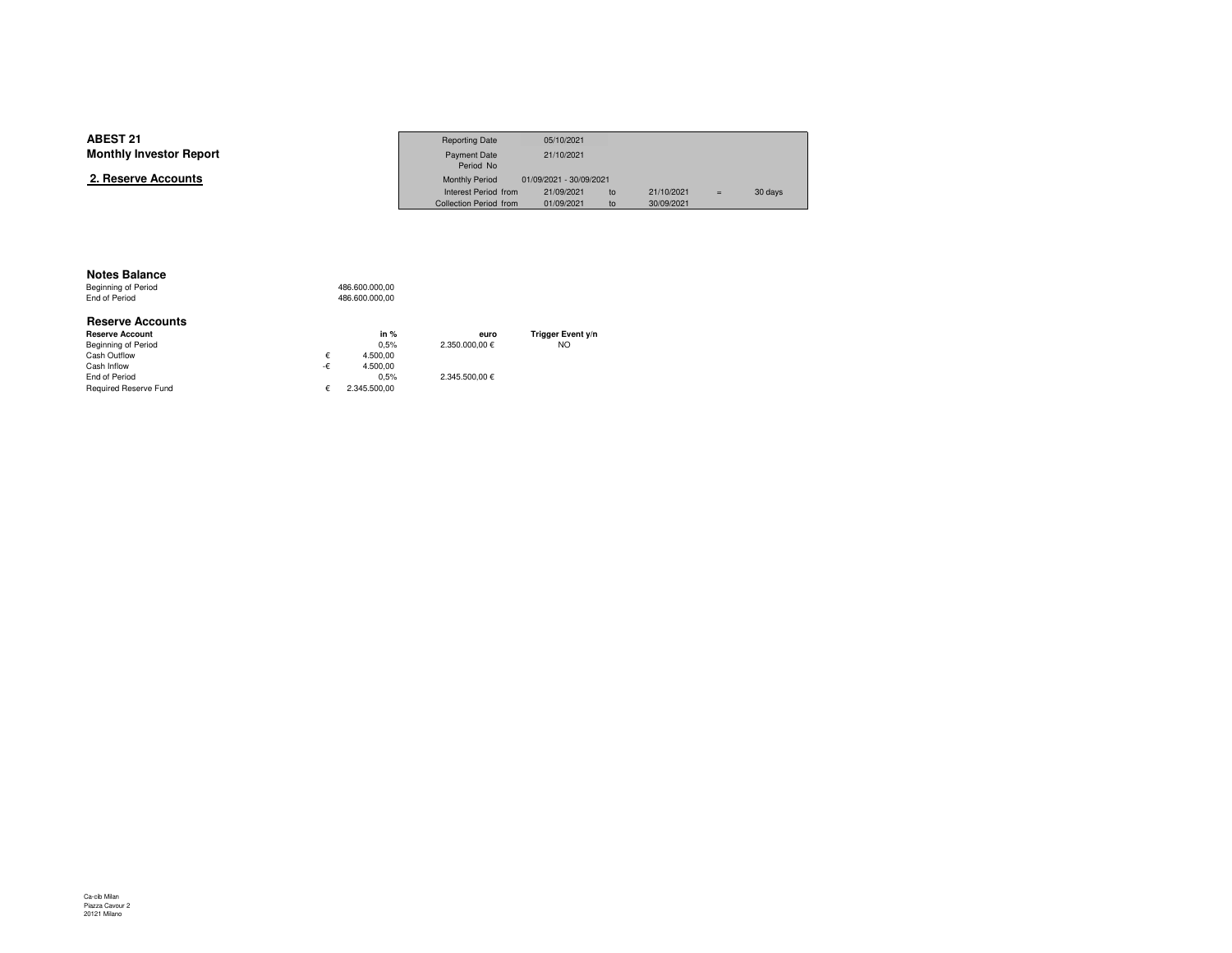| <b>ABEST 21</b><br><b>Monthly Investor Report</b> | <b>Reporting Date</b><br>Payment Date<br>Period No                      | 05/10/2021<br>21/10/2021                            |          |                          |     |         |
|---------------------------------------------------|-------------------------------------------------------------------------|-----------------------------------------------------|----------|--------------------------|-----|---------|
| 3. Performance Data                               | <b>Monthly Period</b><br>Interest Period from<br>Collection Period from | 01/09/2021 - 30/09/2021<br>21/09/2021<br>01/09/2021 | to<br>to | 21/10/2021<br>30/09/2021 | $=$ | 30 days |
|                                                   |                                                                         |                                                     |          |                          |     |         |
|                                                   |                                                                         |                                                     |          |                          |     |         |

| <b>Note Balance</b>                                                              |                  |
|----------------------------------------------------------------------------------|------------------|
| Beginning of Period                                                              | 486.600.000,00 € |
| End of Period                                                                    | 486.600.000,00 € |
| Ratios                                                                           |                  |
|                                                                                  |                  |
| 3-MRA* 31- 60 days past due<br>31-60 days past due period before previous period | 0.00%            |
| 31-60 days past due previous period                                              | 0.00%            |
| 31-60 days past due current period                                               | 269.049,09€      |
|                                                                                  |                  |
| 3-MRA* 61-90 days past due                                                       |                  |
| 61-90 days past due period before previous period                                | 0.00%            |
| 61-90 days past due previous period                                              | 0,00%            |
| 61-90 days past due current period                                               | 17.020,49€       |
| 3-MRA* 91-120 days past due                                                      |                  |
| 91-120 days past due period before previous period                               | 0,00%            |
| 91-120 days past due previous period                                             | 0,00%            |
| 91-120 days past due current period                                              | €                |
|                                                                                  |                  |
|                                                                                  |                  |
| <b>Early Amortisation Event</b>                                                  |                  |
|                                                                                  |                  |
| <b>Cumulative Default Level</b>                                                  |                  |
| Cumulative Default Level period before previous period                           | 0.00%            |
| Cumulative Default Level previous period                                         | 0,00%            |
| Cumulative Default Level current period                                          | 0,00%            |
|                                                                                  |                  |
| Trigger Breach (if higher than 3.70% for 2 consecutive Calculation Dates)        | <b>NO</b>        |
| <b>Delinquency Level</b>                                                         |                  |
| Delinquency Level period before previous period                                  | 0.00%            |
| Delinquency Level previous period                                                | 0.00%            |
| Delinquency Level current period                                                 | 0,00%            |
|                                                                                  |                  |
| Trigger Breach (if higher than 1% for 2 consecutive Calculation Dates)           | NO               |
|                                                                                  |                  |
| <b>Principal Deficiency Amount Shortfall</b>                                     |                  |
| Trigger Breach (if the Principal Deficiency Amount Shortfall is higher than      |                  |
| zero)                                                                            | <b>NO</b>        |
|                                                                                  |                  |
|                                                                                  |                  |
| <b>Replenishment Amount</b>                                                      |                  |
| Trigger Breach (if Replenishment Amount is higher than 20% of                    |                  |
| the Aggregate Rated Notes Outstanding Amount on each of three consecutive        |                  |
| <b>Calculation Dates)</b>                                                        | <b>NO</b>        |
|                                                                                  |                  |
|                                                                                  |                  |
| Performance Data                                                                 |                  |
| Number of Contracts being 31-60 Days delinquent                                  | 19               |
| Number of Contracts being 61-90 Days delinquent                                  | 3                |
| Number of Contracts being 91-120 Days delinquent                                 | 0                |
| Gross instalments being 31-60 days delinquent                                    | 8.232,40         |
| Gross instalments being 61-90 days delinquent                                    | 665,09           |
| Gross instalments being 91-120 days delinquent                                   | 0.00             |
| <b>Current Period Termination</b>                                                | 0,00             |
| <b>Cumulative Termination</b>                                                    | 0.00             |
| New number of Contracts being terminated                                         | 0.00             |
| Total number of Contracts being terminated                                       | 0.00             |
| <b>Current Period Recoveries</b>                                                 | 0.00             |
| <b>Cumulative Recoveries</b>                                                     | 0,00             |

 $\sim$  0,00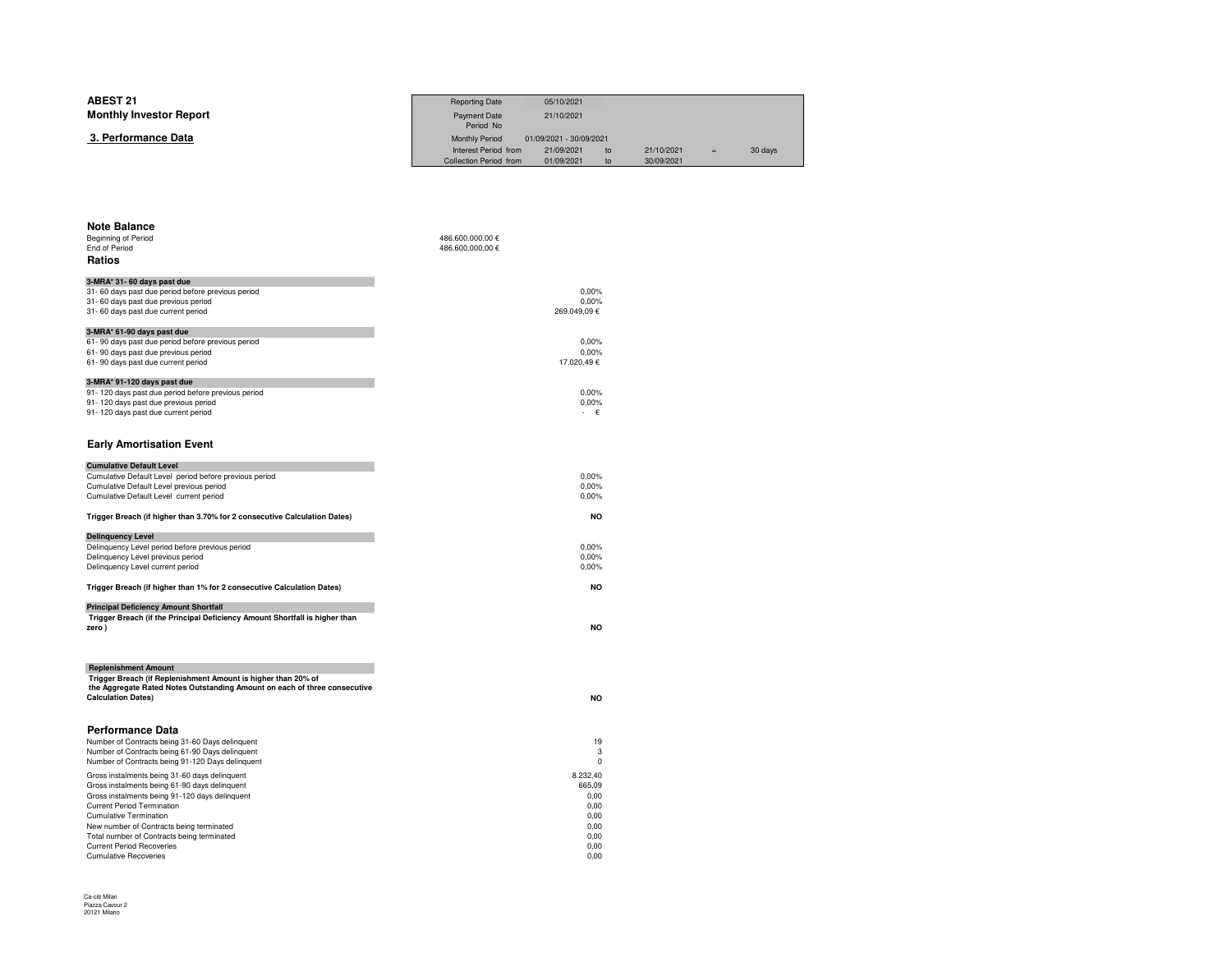| <b>ABEST 21</b>                | <b>Reporting Date</b>  | 05/10/2021              |    |            |     |         |
|--------------------------------|------------------------|-------------------------|----|------------|-----|---------|
| <b>Monthly Investor Report</b> | <b>Payment Date</b>    | 21/10/2021              |    |            |     |         |
|                                | Period No              |                         |    |            |     |         |
| 4. Outstanding Notes           | <b>Monthly Period</b>  | 01/09/2021 - 30/09/2021 |    |            |     |         |
|                                | Interest Period from   | 21/09/2021              | to | 21/10/2021 | $=$ | 30 days |
|                                | Collection Period from | 01/09/2021              | to | 30/09/2021 |     |         |

Principal Payable Amount (during Amortising Period)

| 1. Note Balance                                         | All notes    | <b>Class A</b>   |              | <b>Class B</b>  |                 | Class C       | Class D         | <b>Class E</b>  |      | <b>Class M</b>  |
|---------------------------------------------------------|--------------|------------------|--------------|-----------------|-----------------|---------------|-----------------|-----------------|------|-----------------|
| <b>General Note Information</b>                         |              |                  |              |                 |                 |               |                 |                 |      |                 |
| <b>ISIN Code</b>                                        | XS2367164493 |                  | XS2368146457 |                 | XS2368150210    |               | XS2368152695    | XS2368153156    |      | XS2368153586    |
| Currency                                                |              | <b>EURO</b>      |              | <b>EURO</b>     |                 | <b>EURO</b>   | <b>EURO</b>     | <b>EURO</b>     |      | <b>EURO</b>     |
| <b>Initial Tranching</b>                                |              | 82,2%            |              | 4,3%            |                 | 4,2%          | 3.2%            |                 | 2,6% | 3,6%            |
| Legal Maturity                                          |              | set 2031         |              | set 2031        |                 | set 2031      | set 2031        | set 2031        |      | set 2031        |
| <b>Expected Maturity</b>                                |              | set 2031         |              | set 2031        |                 | set 2031      | set 2031        | set 2031        |      | set 2031        |
| Original Rating (Fitch / Moody's)                       |              | AAAsf"/"Aaa(sf)  |              | AAsf"/"Aa1(sf)  |                 | Asf"/"Aa3(sf) | BBBsf"/"A3(sf)  | BBsf"/"Ba1(sf)  |      | n/a             |
| Current Rating (Fitch/ Moody's)*                        |              | AAAsf"/"Aaa(sf)  |              | AAsf"/"Aa1(sf)  |                 | Asf"/"Aa3(sf) | BBBsf"/"A3(sf)  | BBsf"/"Ba1(sf)  |      | n/a             |
| Initial Notes Aggregate Principal Outstanding Balance   |              | 400.000.000,00 € |              | 20.700.000,00 € | 20.200.000,00 € |               | 15.500.000,00 € | 12.700.000,00 € |      | 17.500.000,00 € |
| Initial Nominal per Note                                |              | 100.000,00 €     |              | 100.000,00 €    |                 | 100.000,00€   | 100.000,00€     | 100.000,00 €    |      | 100.000,00 €    |
| Initial Number of Notes per Class                       |              | 4.000            |              | 207             |                 | 202           | 155             |                 | 127  | 175             |
| <b>Current Note Information</b>                         |              |                  |              |                 |                 |               |                 |                 |      |                 |
| Class Principal Outstanding Balance Beginning of Period |              | 400.000.000,00 € |              | 20.700.000,00 € | 20.200.000,00 € |               | 15.500.000,00 € | 12.700.000,00 € |      | 17.500.000,00 € |
| Amortisation                                            |              |                  | n.a.         |                 | n.a.            |               | n.a.            | n.a.            | n.a. |                 |
| Redemption per Note                                     |              | $0,00 \in$       |              | $0.00 \in$      |                 | $0.00 \in$    | $0.00 \in$      | $0,00 \in$      |      | $0.00 \in$      |
| Class Principal Outstanding Balance End of Period       |              | 400.000.000,00 € |              | 20.700.000,00 € | 20.200.000,00 € |               | 15.500.000,00 € | 12.700.000,00 € |      | 17.500.000,00 € |
| <b>Current Tranching</b>                                |              | 82,2%            |              | 4,3%            |                 | 4,2%          | 3,2%            |                 | 2,6% | 3,6%            |
| Current Pool Factor                                     |              | 1,00             |              | 1.00            |                 | 1.00          | 1.00            |                 | 1,00 | 1.00            |
| 2. Payments to Investors per Note                       | All notes    | Class A          |              | Class B         |                 | Class C       | Class D         | <b>Class E</b>  |      | <b>Class M</b>  |
| Interest Rate Basis: 1-M Euribor / Spread               |              | 0.138            |              |                 |                 |               |                 |                 |      |                 |
| DayCount Convention                                     |              | ACT/360          |              | ACT/360         |                 | ACT/360       | ACT/360         | ACT/360         |      | ACT/360         |
| <b>Interest Days</b>                                    |              | 30 days          |              | 30 days         |                 | 30 days       | 30 days         | 30 days         |      | 30 days         |
| Principal Outstanding Beginning of Period               |              | 400.000.000,00 € |              | 20.700.000,00 € | 20.200.000,00 € |               | 15.500.000,00 € | 12.700.000,00 € |      | 17.500.000,00 € |
| > Principal Repayment                                   |              | $0,00 \in$       |              | $0.00 \in$      |                 | $0,00 \in$    | $0,00 \in$      | $0,00 \in$      |      | $0,00 \in$      |
| Principal Outstanding End of Period                     |              | 400.000.000.00 € |              | 20.700.000.00 € | 20.200.000.00 € |               | 15.500.000,00 € | 12.700.000.00 € |      | 17.500.000.00 € |
| > Interest accrued for the period                       |              | 46.000,00€       |              | 11.212,50€      |                 | 21.041,67€    | 25.575,00€      | 37.041,67 €     |      | 94.791,67€      |
| <b>Interest Payment</b>                                 |              |                  |              |                 |                 |               |                 |                 |      |                 |
|                                                         |              |                  |              |                 |                 |               |                 |                 |      |                 |
| Initial total CE (Subordination, Reserve)               |              | 18,30%           |              | 14,04%          |                 | 9,89%         | 6,71%           | 4,10%           |      | 0,00%           |
| Current CE                                              |              | 18.28%           |              | 14.02%          |                 | 9.87%         | 6.69%           | 4.08%           |      | 0.00%           |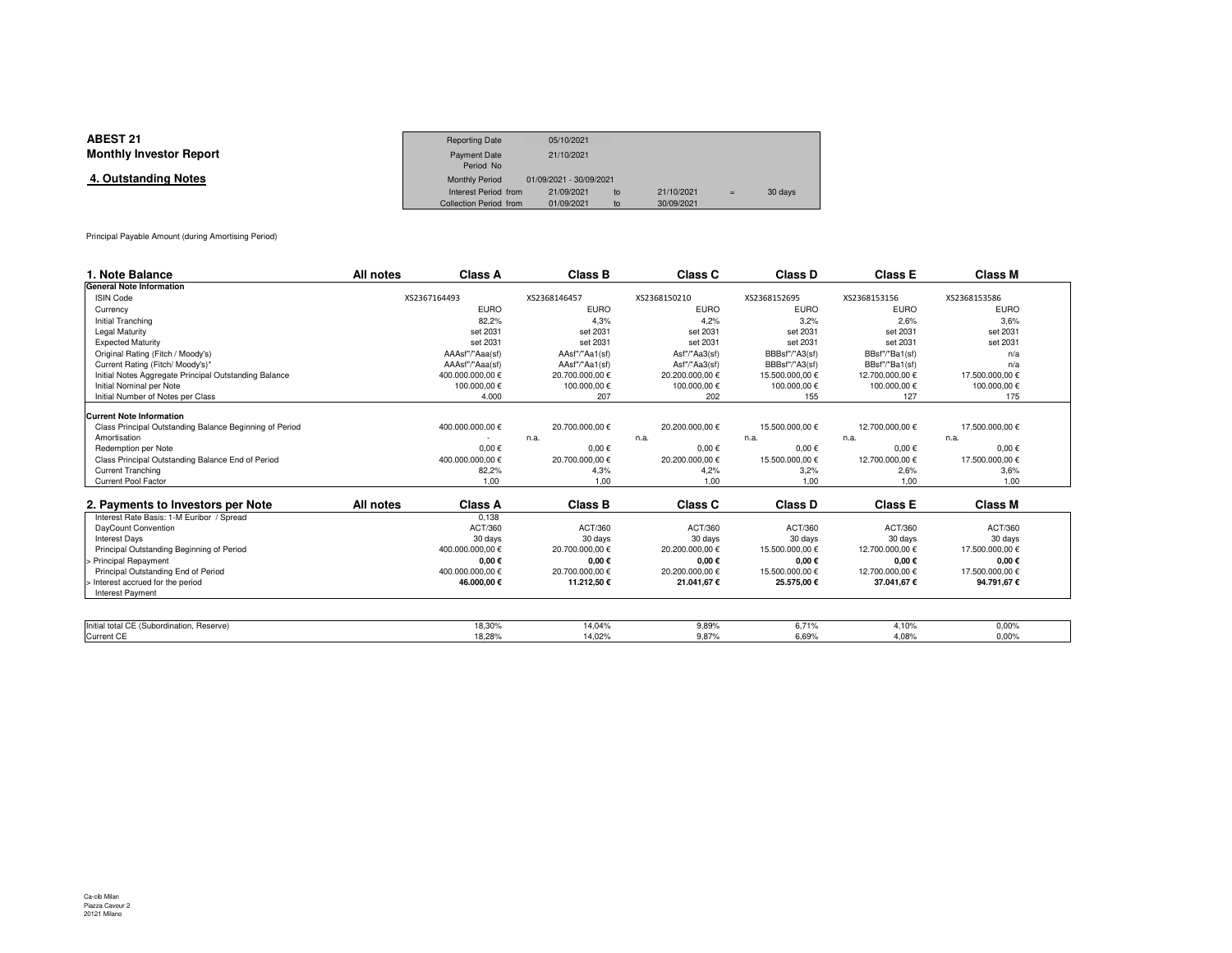| <b>ABEST 21</b>                | <b>Reporting Date</b>    |            | 05/10/2021              |    |            |  |         |
|--------------------------------|--------------------------|------------|-------------------------|----|------------|--|---------|
| <b>Monthly Investor Report</b> | <b>Payment Date</b>      | 21/10/2021 |                         |    |            |  |         |
|                                | Period No                |            |                         |    |            |  |         |
| 5. Original Principal Balance  | <b>Monthly Period</b>    |            | 01/09/2021 - 30/09/2021 |    |            |  |         |
|                                | <b>Interest Period</b>   | from       | 21/09/2021              | to | 21/10/2021 |  | 30 days |
| as of ISSUE DATE               | <b>Collection Period</b> | from       | 01/09/2021              | to | 30/09/2021 |  |         |

| <b>Balloon Loan</b>                                                            |                                              |                                 |                        |                        |  |  |  |  |
|--------------------------------------------------------------------------------|----------------------------------------------|---------------------------------|------------------------|------------------------|--|--|--|--|
| <b>Original Principal Balance</b><br>(Ranges in EUR)                           | Principal<br><b>Balance</b> in<br><b>EUR</b> | Percentage of<br><b>Balance</b> | <b>Number of Loans</b> | Percentage of<br>Loans |  |  |  |  |
| $0 < X \leq 5,000$                                                             | 26.340.921                                   | 13,9%                           | 3.233,00               | 29,87%                 |  |  |  |  |
| $5,000 < X \le 10,000$                                                         | 56.693.807                                   | 29,9%                           | 4.181,00               | 38,63%                 |  |  |  |  |
| $10,000 < X \le 15,000$                                                        | 33.058.163                                   | 17,5%                           | 1.477,00               | 13,65%                 |  |  |  |  |
| 15.000< X ≤20.000                                                              | 21.053.341                                   | 11,1%                           | 736,00                 | 6,80%                  |  |  |  |  |
| 20.000< X ≤25.000                                                              | 15.307.390                                   | 8.1%                            | 440,00                 | 4,07%                  |  |  |  |  |
| 25,000< X ≤30,000                                                              | 13.238.630                                   | 7,0%                            | 327,00                 | 3,02%                  |  |  |  |  |
| $30,000 < X \leq 35,000$                                                       | 9.237.765                                    | 4,9%                            | 193,00                 | 1,78%                  |  |  |  |  |
| $35,000 < X \leq 40,000$                                                       | 6.617.436                                    | 3.5%                            | 123,00                 | 1,14%                  |  |  |  |  |
| 40.000< X ≤45.000                                                              | 2.335.891                                    | 1,2%                            | 39,00                  | 0,36%                  |  |  |  |  |
| 45,000< X ≤50,000                                                              | 2.396.151                                    | 1,3%                            | 36,00                  | 0,33%                  |  |  |  |  |
| $50,000 < X \le 55,000$                                                        | 863.796                                      | 0.5%                            | 11,00                  | 0.10%                  |  |  |  |  |
| 55,000< X ≤60,000                                                              | 701.442                                      | 0.4%                            | 9,00                   | 0,08%                  |  |  |  |  |
| 60,000< $X \le 65,000$                                                         | 709.680                                      | 0.4%                            | 9,00                   | 0.08%                  |  |  |  |  |
| 65.000< X ≤70.000                                                              | 161.815                                      | 0.1%                            | 2,00                   | 0.02%                  |  |  |  |  |
| 70,000< X ≤75,000                                                              | 225.158                                      | 0.1%                            | 2,00                   | 0.02%                  |  |  |  |  |
| 75,000 <x< td=""><td>370.480</td><td>0,2%</td><td>4,00</td><td>0,04%</td></x<> | 370.480                                      | 0,2%                            | 4,00                   | 0,04%                  |  |  |  |  |
| Total                                                                          | 189.311.865,23                               | 100,00%                         | 10.822                 | 100,00%                |  |  |  |  |

| n                 |                        |                        |                                                                                | Leases                                             |                                 |                 |                        |  |  |  |  |  |
|-------------------|------------------------|------------------------|--------------------------------------------------------------------------------|----------------------------------------------------|---------------------------------|-----------------|------------------------|--|--|--|--|--|
| tage of<br>alance | <b>Number of Loans</b> | Percentage of<br>Loans | <b>Original Principal</b><br><b>Balance (Ranges in</b><br>EUR)                 | <b>Original Principal</b><br><b>Balance in EUR</b> | Percentage of<br><b>Balance</b> | Number of Loans | Percentage of<br>Loans |  |  |  |  |  |
| 13,9%             | 3.233,00               | 29,87%                 | $0 < X \leq 5.000$                                                             | 6.363.403                                          | 2,2%                            | 1.063,00        | 3,21%                  |  |  |  |  |  |
| 29,9%             | 4.181,00               | 38,63%                 | $5,000 < X \le 10,000$                                                         | 32.245.892                                         | 10,9%                           | 7.014,00        | 21,21%                 |  |  |  |  |  |
| 17,5%             | .477,00                | 13,65%                 | $10,000 < X \le 15,000$                                                        | 28.982.622                                         | 9,8%                            | 3.774,00        | 11,41%                 |  |  |  |  |  |
| 11,1%             | 736,00                 | 6,80%                  | 15,000< X ≤20,000                                                              | 24.848.871                                         | 8,4%                            | 2.947.00        | 8,91%                  |  |  |  |  |  |
| 8,1%              | 440,00                 | 4,07%                  | 20.000< X ≤25.000                                                              | 40.493.101                                         | 13,7%                           | 4.783,00        | 14,47%                 |  |  |  |  |  |
| 7,0%              | 327,00                 | 3,02%                  | 25,000< X ≤30,000                                                              | 45.502.809                                         | 15,4%                           | 4.715,00        | 14,26%                 |  |  |  |  |  |
| 4,9%              | 193,00                 | 1,78%                  | $30,000 < X \leq 35,000$                                                       | 35.908.481                                         | 12,2%                           | 3.186,00        | 9,64%                  |  |  |  |  |  |
| 3.5%              | 123,00                 | .14%                   | 35,000< X ≤40,000                                                              | 27.656.559                                         | 9,4%                            | 2.158,00        | 6,53%                  |  |  |  |  |  |
| 1,2%              | 39,00                  | 0.36%                  | 40,000< X ≤45,000                                                              | 21.689.268                                         | 7,4%                            | 1.583,00        | 4,79%                  |  |  |  |  |  |
| 1,3%              | 36,00                  | 0.33%                  | 45,000< X ≤50,000                                                              | 14.601.687                                         | 5,0%                            | 949,00          | 2,87%                  |  |  |  |  |  |
| 0.5%              | 11,00                  | 0.10%                  | $50.000 < X \le 55.000$                                                        | 8.271.453                                          | 2,8%                            | 489,00          | .48%                   |  |  |  |  |  |
| 0.4%              | 9,00                   | 0.08%                  | 55.000< X ≤60.000                                                              | 4.119.527                                          | .4%                             | 217,00          | 0,66%                  |  |  |  |  |  |
| 0.4%              | 9,00                   | 0.08%                  | $60,000 < X \leq 65,000$                                                       | 2.102.667                                          | 0.7%                            | 101,00          | 0,31%                  |  |  |  |  |  |
| 0.1%              | 2,00                   | 0.02%                  | 65,000< X ≤70,000                                                              | .582.360                                           | 0.5%                            | 63,00           | 0.19%                  |  |  |  |  |  |
| 0.1%              | 2,00                   | 0.02%                  | 70,000< X ≤75,000                                                              | 329.334                                            | 0.1%                            | 18,00           | 0,05%                  |  |  |  |  |  |
| 0.2%              | 4,00                   | 0,04%                  | 75,000 <x< td=""><td>185.588</td><td>0.1%</td><td>4,00</td><td>0,01%</td></x<> | 185.588                                            | 0.1%                            | 4,00            | 0,01%                  |  |  |  |  |  |
| 00,00%            | 10.822                 | 100,00%                | Total                                                                          | 294.883.621,93                                     | 100,00%                         | 33.064          | 100,00%                |  |  |  |  |  |

**Statistics in EUR**

**Statistics in EUR**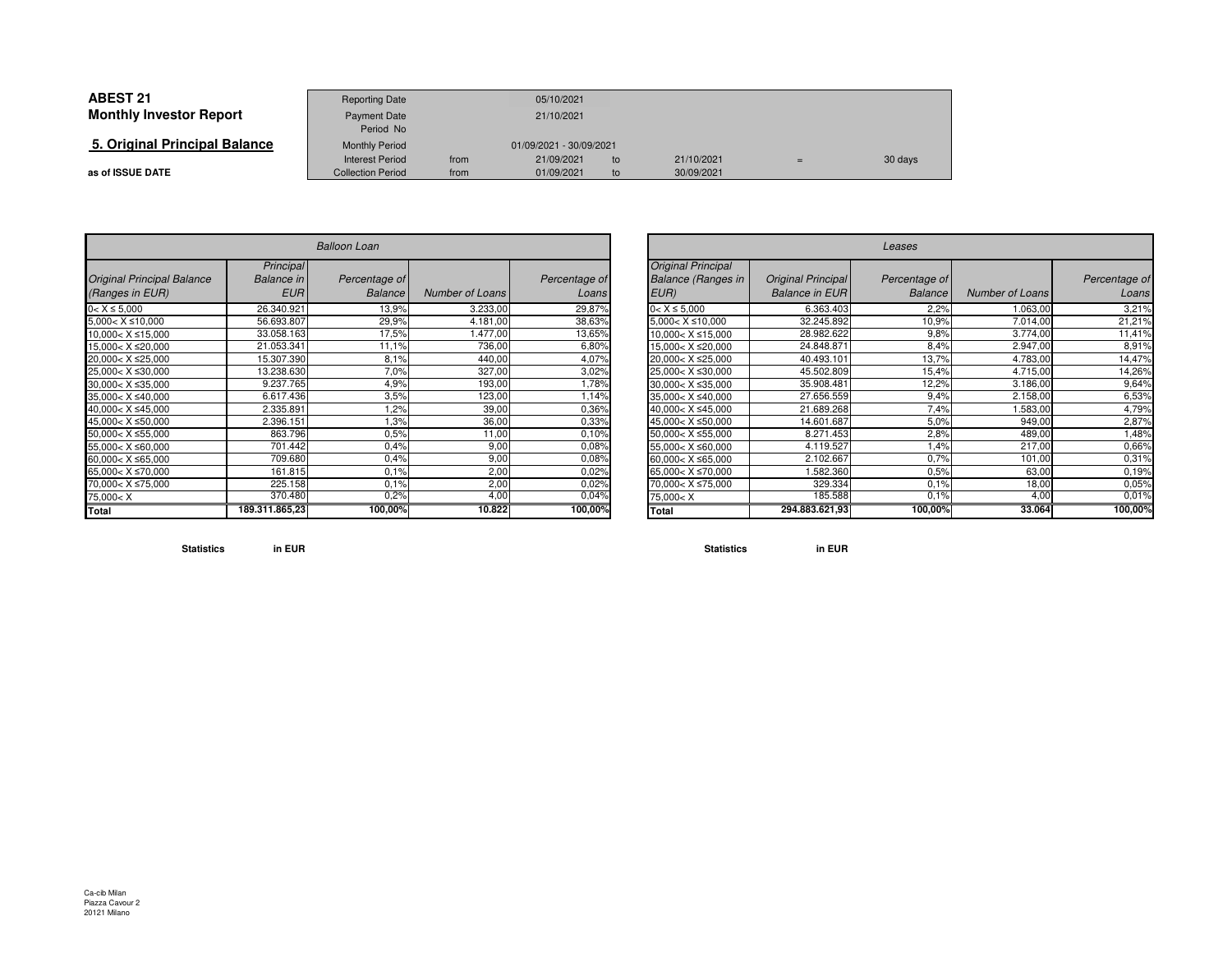| <b>ABEST 21</b>                | <b>Reporting Date</b>    |                         | 05/10/2021 |    |            |     |         |
|--------------------------------|--------------------------|-------------------------|------------|----|------------|-----|---------|
| <b>Monthly Investor Report</b> | Payment Date             |                         | 21/10/2021 |    |            |     |         |
|                                | Period No                |                         |            |    |            |     |         |
| 5.1 Original PB (Graph)        | <b>Monthly Period</b>    | 01/09/2021 - 30/09/2021 |            |    |            |     |         |
|                                | <b>Interest Period</b>   | from                    | 21/09/2021 | to | 21/10/2021 | $=$ | 30 days |
|                                | <b>Collection Period</b> | from                    | 01/09/2021 | to | 30/09/2021 |     |         |

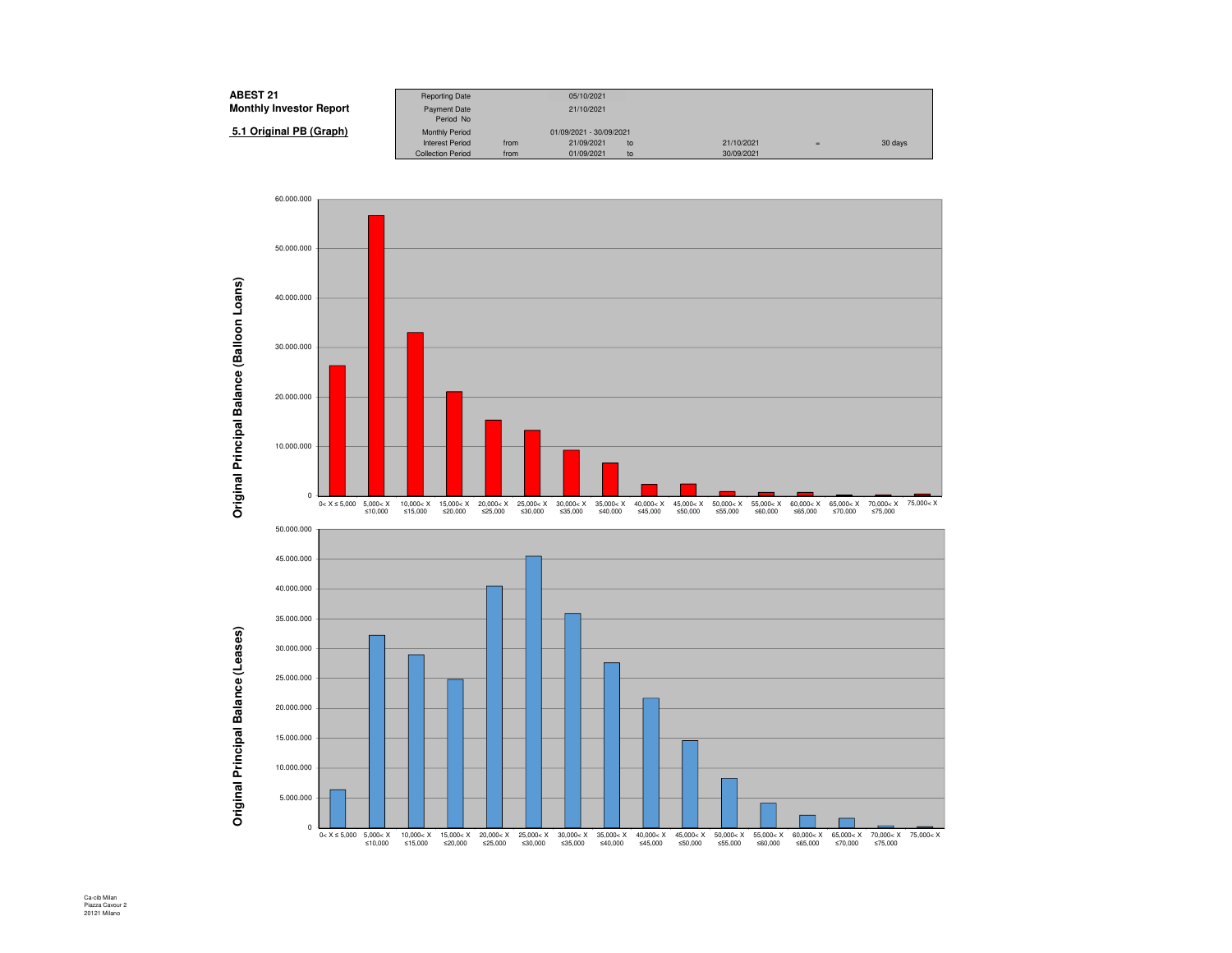| <b>ABEST 21</b>                | <b>Reporting Date</b>    |                         | 05/10/2021 |    |            |     |         |
|--------------------------------|--------------------------|-------------------------|------------|----|------------|-----|---------|
| <b>Monthly Investor Report</b> | <b>Payment Date</b>      |                         | 21/10/2021 |    |            |     |         |
|                                | Period No                |                         |            |    |            |     |         |
| 5. Original Principal Balance  | <b>Monthly Period</b>    | 01/09/2021 - 30/09/2021 |            |    |            |     |         |
|                                | Interest Period          | from                    | 21/09/2021 | to | 21/10/2021 | $=$ | 30 days |
| as of ISSUE DATE               | <b>Collection Period</b> | from                    | 01/09/2021 | to | 30/09/2021 |     |         |

 $\sim$ 

|                                                                                |                                             | <b>Balloon Loan</b>             |                 |                        |
|--------------------------------------------------------------------------------|---------------------------------------------|---------------------------------|-----------------|------------------------|
| <b>Current Principal Balance</b><br>(Ranges in EUR)                            | Original Principal<br><b>Balance in EUR</b> | Percentage of<br><b>Balance</b> | Number of Loans | Percentage of<br>Loans |
| $0 < X \le 5,000$                                                              | 25.769.760                                  | 13,5%                           | 3.217,00        | 29,42%                 |
| $5,000 < X \le 10,000$                                                         | 57.114.544                                  | 29,9%                           | 4.229,00        | 38,67%                 |
| $10,000 < X \le 15,000$                                                        | 34.046.600                                  | 17,9%                           | 1.532,00        | 14,01%                 |
| $15,000 < X \leq 20,000$                                                       | 21.235.311                                  | 11,1%                           | 748.00          | 6,84%                  |
| 20,000< X ≤25,000                                                              | 15.391.650                                  | 8.1%                            | 444.00          | 4,06%                  |
| 25,000< X ≤30,000                                                              | 13.129.088                                  | 6.9%                            | 329,00          | 3,01%                  |
| 30,000< X ≤35,000                                                              | 8.959.508                                   | 4,7%                            | 189,00          | 1,73%                  |
| 35.000< X ≤40.000                                                              | 6.753.052                                   | 3.5%                            | 127,00          | 1,16%                  |
| 40,000< X ≤45,000                                                              | 2.451.739                                   | 1,3%                            | 42,00           | 0,38%                  |
| 45,000< X ≤50,000                                                              | 2.415.508                                   | 1,3%                            | 37,00           | 0,34%                  |
| 50,000< X ≤55,000                                                              | 1.005.060                                   | 0.5%                            | 13,00           | 0,12%                  |
| 55,000< X ≤60,000                                                              | 1.111.035                                   | 0.6%                            | 13,00           | 0,12%                  |
| 60,000< $X \leq 65,000$                                                        | 702.081                                     | 0.4%                            | 9,00            | 0,08%                  |
| 65,000< X ≤70,000                                                              | 158.675                                     | 0.1%                            | 2,00            | 0,02%                  |
| 70,000< X ≤75,000                                                              | 221.701                                     | 0.1%                            | 2,00            | 0,02%                  |
| 75,000 <x< td=""><td>268.305</td><td>0.1%</td><td>3,00</td><td>0,03%</td></x<> | 268.305                                     | 0.1%                            | 3,00            | 0,03%                  |
| Total                                                                          | 190.733.617,15                              | 100,00%                         | 10.936          | 100,00%                |

| n                          |                        |                        |                                                                                 | Leases                                      |                                 |                        |                        |  |  |  |  |
|----------------------------|------------------------|------------------------|---------------------------------------------------------------------------------|---------------------------------------------|---------------------------------|------------------------|------------------------|--|--|--|--|
| ntage of<br><b>Balance</b> | <b>Number of Loans</b> | Percentage of<br>Loans | <b>Current Principal</b><br><b>Balance (Ranges in</b><br>EUR)                   | Original Principal<br><b>Balance in EUR</b> | Percentage of<br><b>Balance</b> | <b>Number of Loans</b> | Percentage of<br>Loans |  |  |  |  |
| 13,5%                      | 3.217,00               | 29,42%                 | $0 < X \le 5,000$                                                               | 5.891.324                                   | 2.1%                            | 1.052,00               | 3,19%                  |  |  |  |  |
| 29,9%                      | 4.229,00               | 38,67%                 | $5,000 < X \le 10,000$                                                          | 30.932.791                                  | 11,3%                           | 7.115,00               | 21,56%                 |  |  |  |  |
| 17,9%                      | .532,00                | 14,01%                 | $10.000 < X \le 15.000$                                                         | 28.424.827                                  | 10.3%                           | 3.910,00               | 11,85%                 |  |  |  |  |
| 11,1%                      | 748,00                 | 6,84%                  | 15,000< X ≤20,000                                                               | 23.713.406                                  | 8,6%                            | 2.961,00               | 8,97%                  |  |  |  |  |
| 8.1%                       | 444,00                 | 4,06%                  | 20,000< X ≤25,000                                                               | 37.241.806                                  | 13,6%                           | 4.699,00               | 14,24%                 |  |  |  |  |
| 6,9%                       | 329,00                 | 3,01%                  | 25,000< X ≤30,000                                                               | 42.268.204                                  | 15,4%                           | 4.659.00               | 14,12%                 |  |  |  |  |
| 4,7%                       | 189,00                 | 1,73%                  | 30,000< X ≤35,000                                                               | 33.305.304                                  | 12,1%                           | 3.150,00               | 9,55%                  |  |  |  |  |
| 3.5%                       | 127,00                 | 1,16%                  | 35,000< X ≤40,000                                                               | 25.226.268                                  | 9,2%                            | 2.102,00               | 6,37%                  |  |  |  |  |
| 1.3%                       | 42,00                  | 0,38%                  | 40,000< X ≤45,000                                                               | 19.710.656                                  | 7,2%                            | 1.551,00               | 4,70%                  |  |  |  |  |
| 1,3%                       | 37,00                  | 0,34%                  | 45,000< X ≤50,000                                                               | 13.134.098                                  | 4,8%                            | 923,00                 | 2,80%                  |  |  |  |  |
| 0.5%                       | 13,00                  | 0,12%                  | 50,000< X ≤55,000                                                               | 7.421.376                                   | 2,7%                            | 476,00                 | ,44%                   |  |  |  |  |
| 0.6%                       | 13,00                  | 0,12%                  | 55,000< X ≤60,000                                                               | 3.728.374                                   | 1,4%                            | 212,00                 | 0,64%                  |  |  |  |  |
| 0.4%                       | 9,00                   | 0,08%                  | 60,000< X ≤65,000                                                               | .883.913                                    | 0.7%                            | 100,00                 | 0.30%                  |  |  |  |  |
| 0.1%                       | 2,00                   | 0,02%                  | 65,000< X ≤70,000                                                               | .460.081                                    | 0,5%                            | 63,00                  | 0.19%                  |  |  |  |  |
| 0.1%                       | 2,00                   | 0,02%                  | 70,000< X ≤75,000                                                               | 279.325                                     | 0.1%                            | 17,00                  | 0,05%                  |  |  |  |  |
| $0.1\%$                    | 3,00                   | 0,03%                  | 75,000 <x< td=""><td>166.7561</td><td>0.1%</td><td>4,00</td><td>0,01%</td></x<> | 166.7561                                    | 0.1%                            | 4,00                   | 0,01%                  |  |  |  |  |
| 100,00%                    | 10.936                 | 100,00%                | Total                                                                           | 274.788.508.52                              | 100,00%                         | 32.994                 | 100,00%                |  |  |  |  |

**Statistics in EUR**

**Statistics in EUR**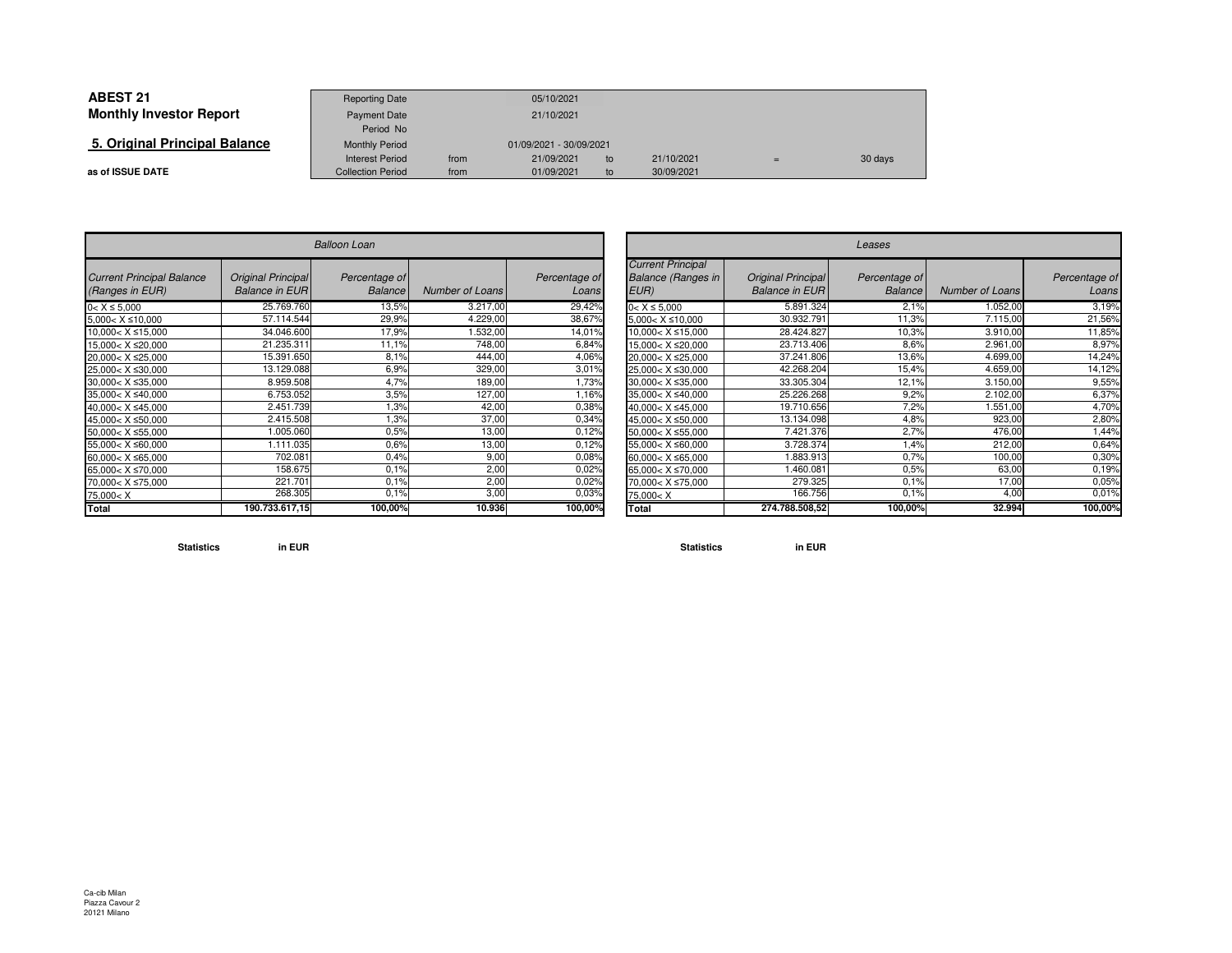

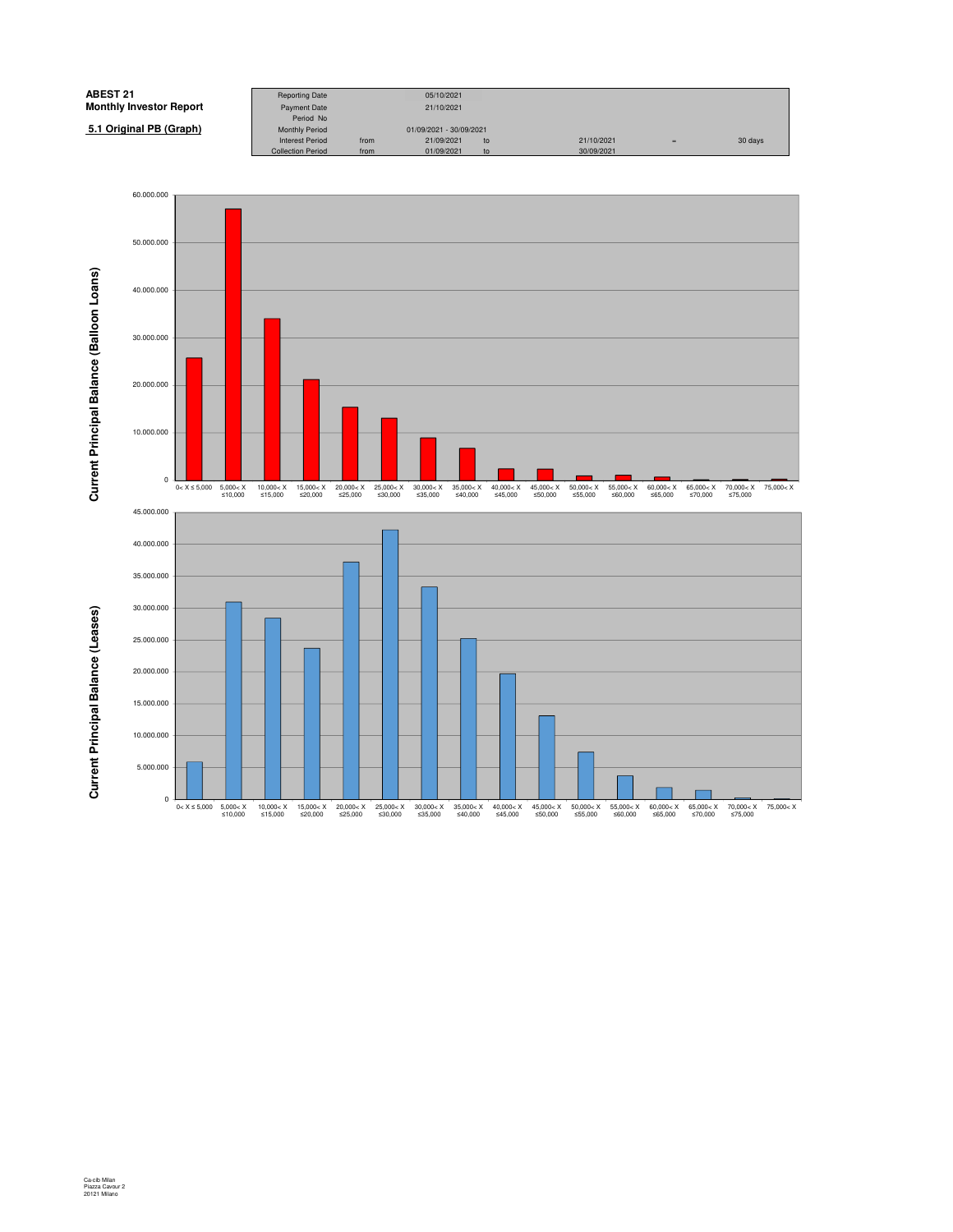|--|

|                   | <b>Reporting Date</b>    |      | 05/10/2021              |    |            |     |         |
|-------------------|--------------------------|------|-------------------------|----|------------|-----|---------|
| Investor Report   | <b>Payment Date</b>      |      | 21/10/2021              |    |            |     |         |
|                   | Period No                |      |                         |    |            |     |         |
| wer Concentration | <b>Monthly Period</b>    |      | 01/09/2021 - 30/09/2021 |    |            |     |         |
|                   | <b>Interest Period</b>   | from | 21/09/2021              | to | 21/10/2021 | $=$ | 30 days |
|                   | <b>Collection Period</b> | from | 01/09/2021              | to | 30/09/2021 |     |         |

|                | <b>Current Principal</b> | Percentage of  |                 |
|----------------|--------------------------|----------------|-----------------|
| <b>No</b>      | <b>Balance in EUR</b>    | <b>Balance</b> | Number of Loans |
|                | 389.550,29               | 0,08%          | 34              |
| $\overline{c}$ | 307.692,29               | 0,07%          | 56              |
| 3              | 297.288,08               | 0.06%          | 12              |
|                | 294.338,16               | 0,06%          | 28              |
| 5              | 292.689,97               | 0.06%          | 27              |
| 6              | 292.322,23               | 0.06%          | 11              |
|                | 191.447,73               | 0,04%          | 10              |
| 8              | 188.345.59               | 0,04%          | 3               |
| 9              | 179.299,33               | 0,04%          | 3               |
| 10             | 172.406,48               | 0,04%          | 5               |
| 11             | 164.750.72               | 0,04%          | 11              |
| 12             | 162.585,96               | 0.03%          |                 |
| 13             | 155.469,57               | 0.03%          | 3               |
| 14             | 144.016,41               | 0.03%          | 9               |
| 15             | 128.984,36               | 0.03%          | 14              |
| 16             | 127.093,04               | 0.03%          |                 |
| 17             | 122.771,30               | 0.03%          |                 |
| 18             | 121.778,34               | 0.03%          |                 |
| 19             | 117.758,99               | 0.03%          |                 |
| 20             | 117.054,22               | 0.03%          |                 |
|                | 3.967.643,06             | 0,85%          | 239             |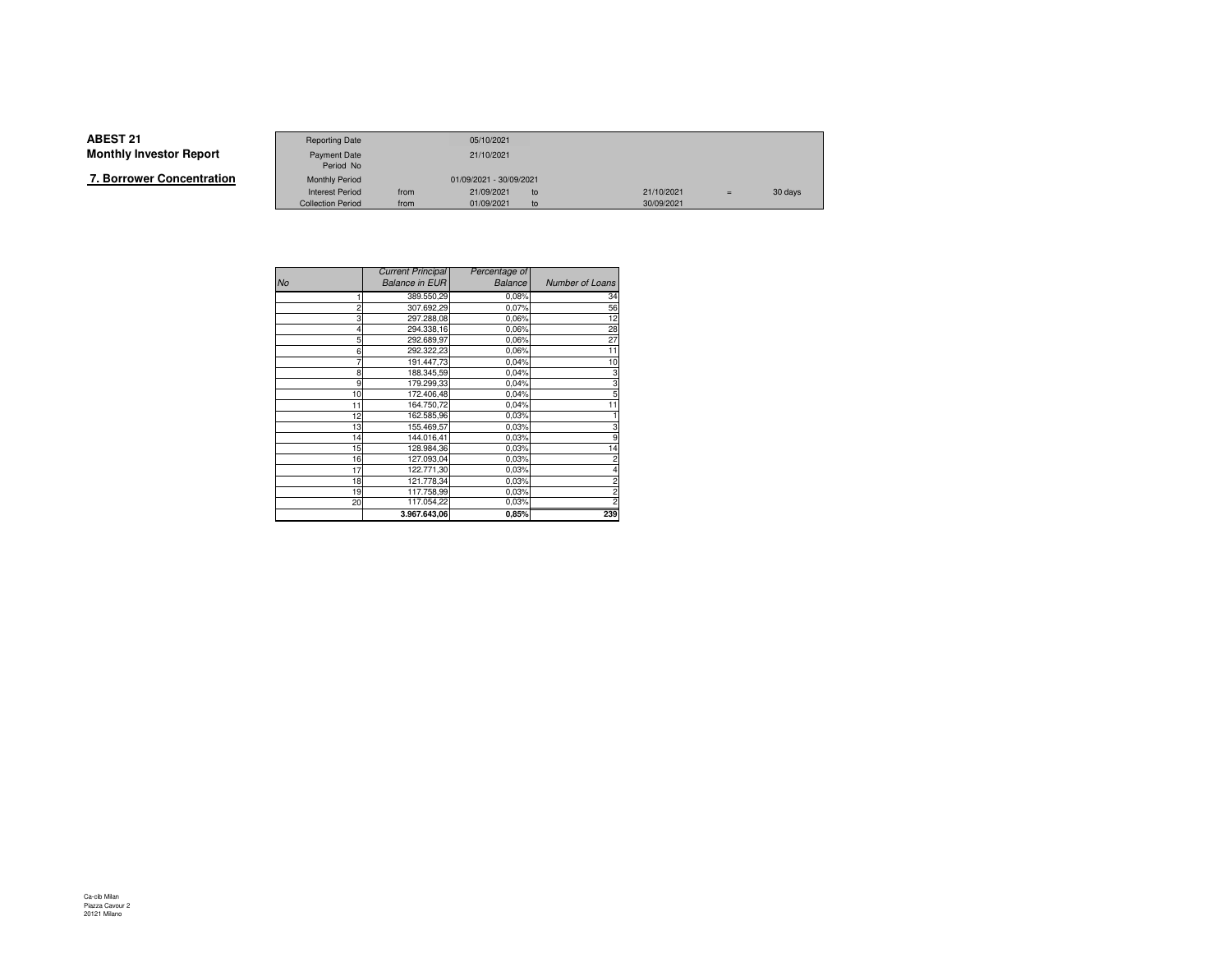**8. Geographical Distribution**

|                      | <b>Reporting Date</b>    |      | 05/10/2021              |    |            |     |         |
|----------------------|--------------------------|------|-------------------------|----|------------|-----|---------|
| Investor Report      | Payment Date             |      | 21/10/2021              |    |            |     |         |
|                      | Period No                |      |                         |    |            |     |         |
| aphical Distribution | <b>Monthly Period</b>    |      | 01/09/2021 - 30/09/2021 |    |            |     |         |
|                      | <b>Interest Period</b>   | from | 21/09/2021              | to | 21/10/2021 | $=$ | 30 days |
|                      | <b>Collection Period</b> | from | 01/09/2021              | to | 30/09/2021 |     |         |

|                     | <b>Current Principal</b> | Percentage of  |                 | Percentage of |
|---------------------|--------------------------|----------------|-----------------|---------------|
| <b>State</b>        | <b>Balance in EUR</b>    | <b>Balance</b> | Number of Loans | Loans         |
| Outside of Germany  |                          | 0.0%           | ۰               | 0.0%          |
| Baden-Württemberg   | 81.379.934.46            | 17,5%          | 7.342           | 16,7%         |
| Bayern              | 88.932.783.30            | 19,1%          | 8.204           | 18,7%         |
| Berlin              | 15.711.763.35            | 3,4%           | 2.016           | 4,6%          |
| Brandenburg         | 12.289.371,07            | 2,6%           | 1.321           | 3,0%          |
| Bremen              | 3.669.406.73             | 0.8%           | 295             | 0,7%          |
| Hamburg             | 14.211.568.41            | 3,1%           | 1.360           | 3,1%          |
| Hessen              | 44.498.291,06            | 9,6%           | 4.050           | 9,2%          |
| Mecklenburg-Vorpomm | 4.105.018.97             | 0,9%           | 338             | 0,8%          |
| Niedersachsen       | 29.871.912.46            | 6,4%           | 2.683           | 6,1%          |
| Nordrhein-Westfalen | 92.447.118,45            | 19,9%          | 8.891           | 20,2%         |
| Rheinland-Pfalz     | 26.566.424.23            | 5,7%           | 2.314           | 5,3%          |
| Saarland            | 5.900.377,42             | 1,3%           | 524             | 1,2%          |
| Sachsen             | 16.367.319,64            | 3,5%           | 1.632           | 3,7%          |
| Sachsen-Anhalt      | 6.094.943.81             | 1,3%           | 634             | 1,4%          |
| Schleswig-Holstein  | 14.716.015,02            | 3,2%           | 1.357           | 3,1%          |
| Thüringen           | 8.759.877,29             | 1,9%           | 969             | 2,2%          |
| Total               | 465.522.125.67           | 100,00%        | 43.930          | 100,00%       |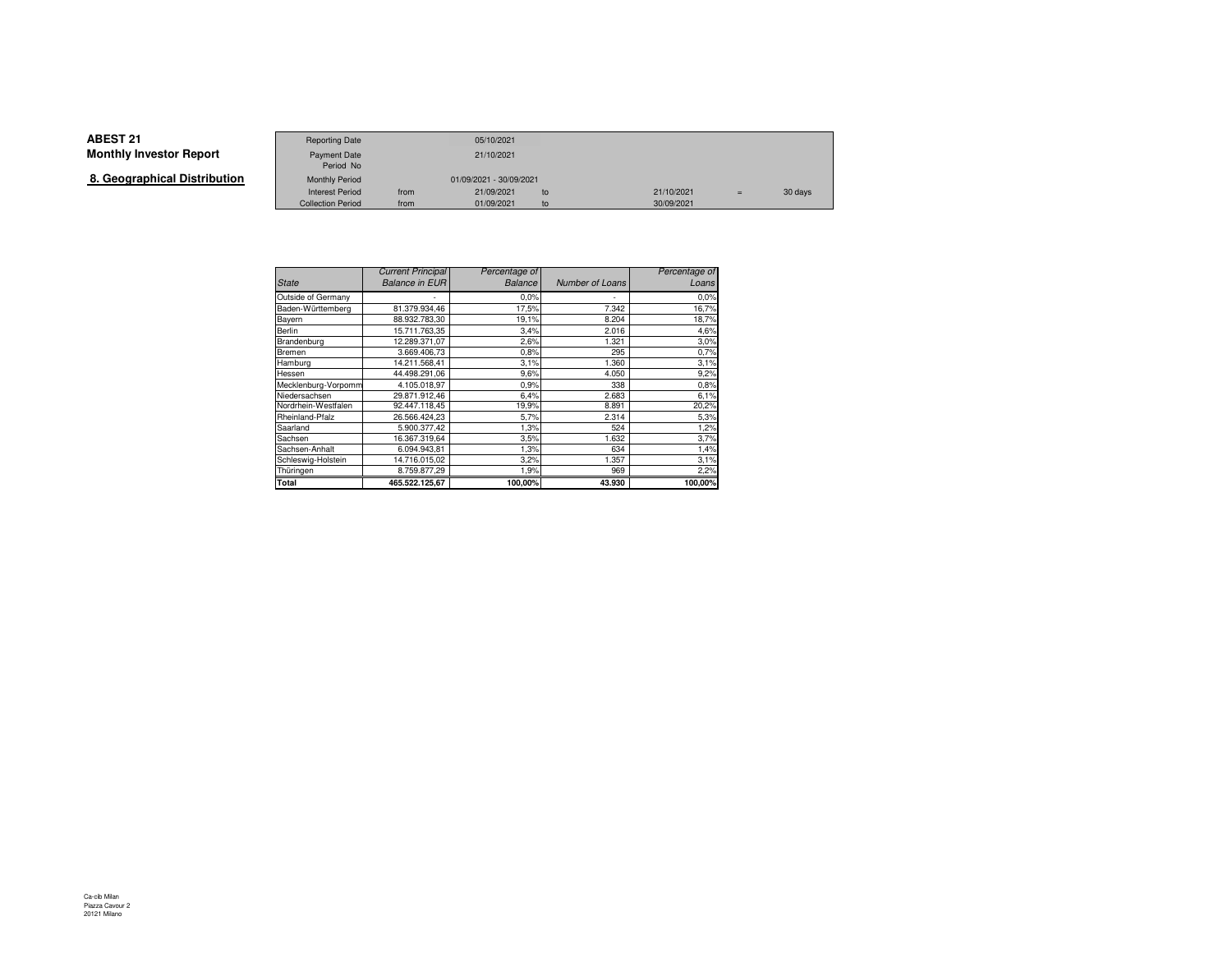**8.1 Geographical Distribution (Graph)**

|                                | <b>Reporting Date</b>     |      | 05/10/2021              |    |            |     |         |
|--------------------------------|---------------------------|------|-------------------------|----|------------|-----|---------|
| Investor Report                | Payment Date<br>Period No |      | 21/10/2021              |    |            |     |         |
| (Graphical Distribution (Graph | <b>Monthly Period</b>     |      | 01/09/2021 - 30/09/2021 |    |            |     |         |
|                                | <b>Interest Period</b>    | from | 21/09/2021              | to | 21/10/2021 | $=$ | 30 days |
|                                | <b>Collection Period</b>  | from | 01/09/2021              | to | 30/09/2021 |     |         |

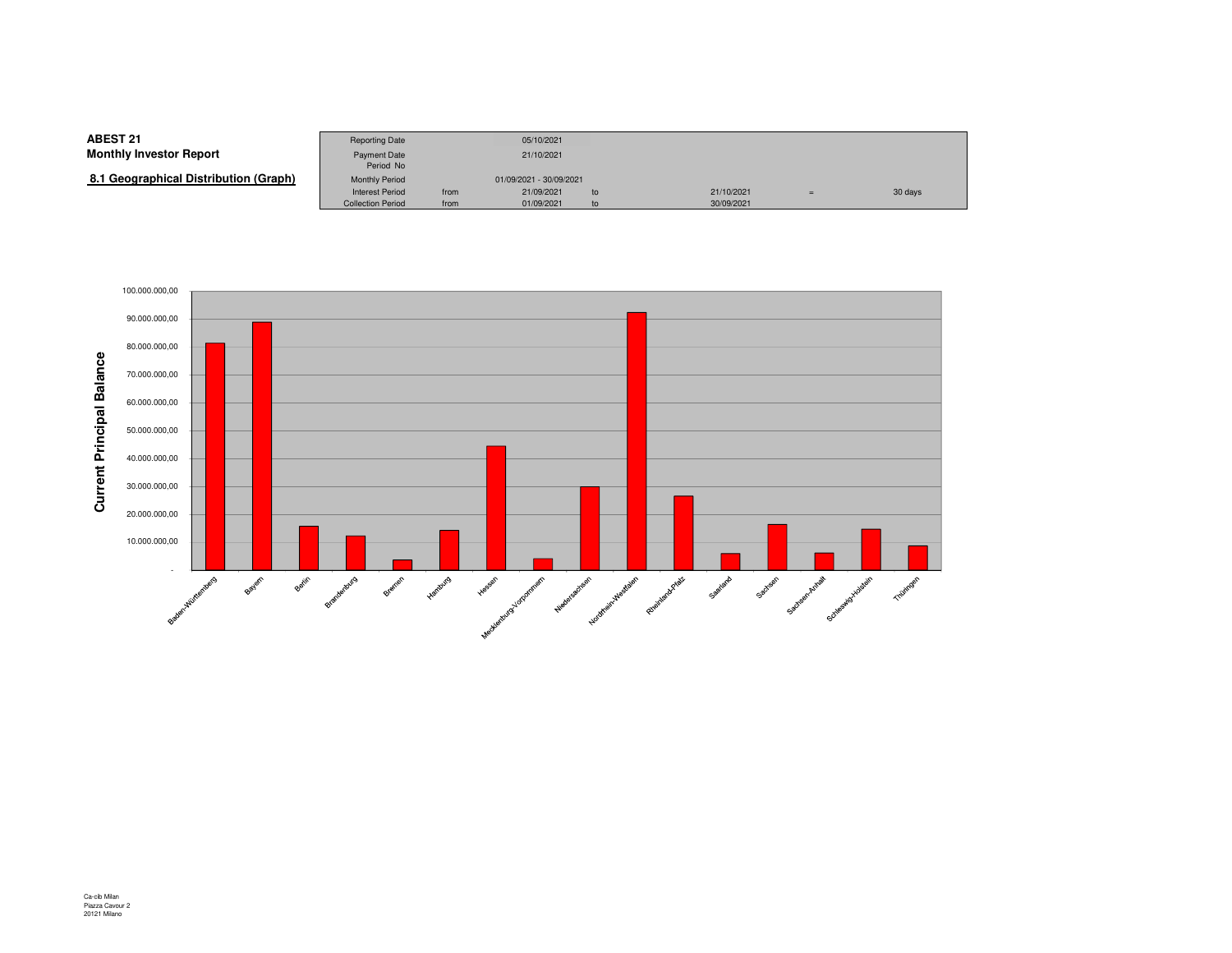| <b>ABEST 21</b>                | <b>Reporting Date</b>     |      | 05/10/2021              |    |            |         |
|--------------------------------|---------------------------|------|-------------------------|----|------------|---------|
| <b>Monthly Investor Report</b> | Payment Date<br>Period No |      | 21/10/2021              |    |            |         |
| 9. Object Type                 | <b>Monthly Period</b>     |      | 01/09/2021 - 30/09/2021 |    |            |         |
|                                | <b>Interest Period</b>    | from | 21/09/2021              | to | 21/10/2021 | 30 days |
|                                | <b>Collection Period</b>  | from | 01/09/2021              | to | 30/09/2021 |         |

| <b>Balloon Loan</b> |                          |                |                 |               |  |  |  |  |  |
|---------------------|--------------------------|----------------|-----------------|---------------|--|--|--|--|--|
|                     | <b>Current Principal</b> | Percentage of  |                 | Percentage of |  |  |  |  |  |
| <b>Object Type</b>  | <b>Balance in EUR</b>    | <b>Balance</b> | Number of Loans | Loans         |  |  |  |  |  |
| Car                 | 170.810.812.32           | 89.6%          | 9.828           | 89.87%        |  |  |  |  |  |
| LCV                 | 19.922.804.83            | 10.4%          | 1.108           | 10.13%        |  |  |  |  |  |
| Total               | 190.733.617,15           | 100%           | 10.936          | 100%          |  |  |  |  |  |

|       |                 |               |                    | Leases                   |                |                 |  |
|-------|-----------------|---------------|--------------------|--------------------------|----------------|-----------------|--|
| ae of |                 | Percentage of |                    | <b>Current Principal</b> | Percentage of  |                 |  |
| ance  | Number of Loans | Loans         | <b>Object Type</b> | <b>Balance in EURI</b>   | <b>Balance</b> | Number of Loans |  |
| 19,6% | 9.828           | 89,87%        | <b>ICar</b>        | 243.880.528.68           | 88,75%         | 28.867          |  |
| 0.4%  | .108            | 10.13%        | LCV                | 30.907.979.84            | 11.25%         | 4.127           |  |
| 100%  | 10.936          | 100%          | Total              | 274.788.508.52           | 100%           | 32.994          |  |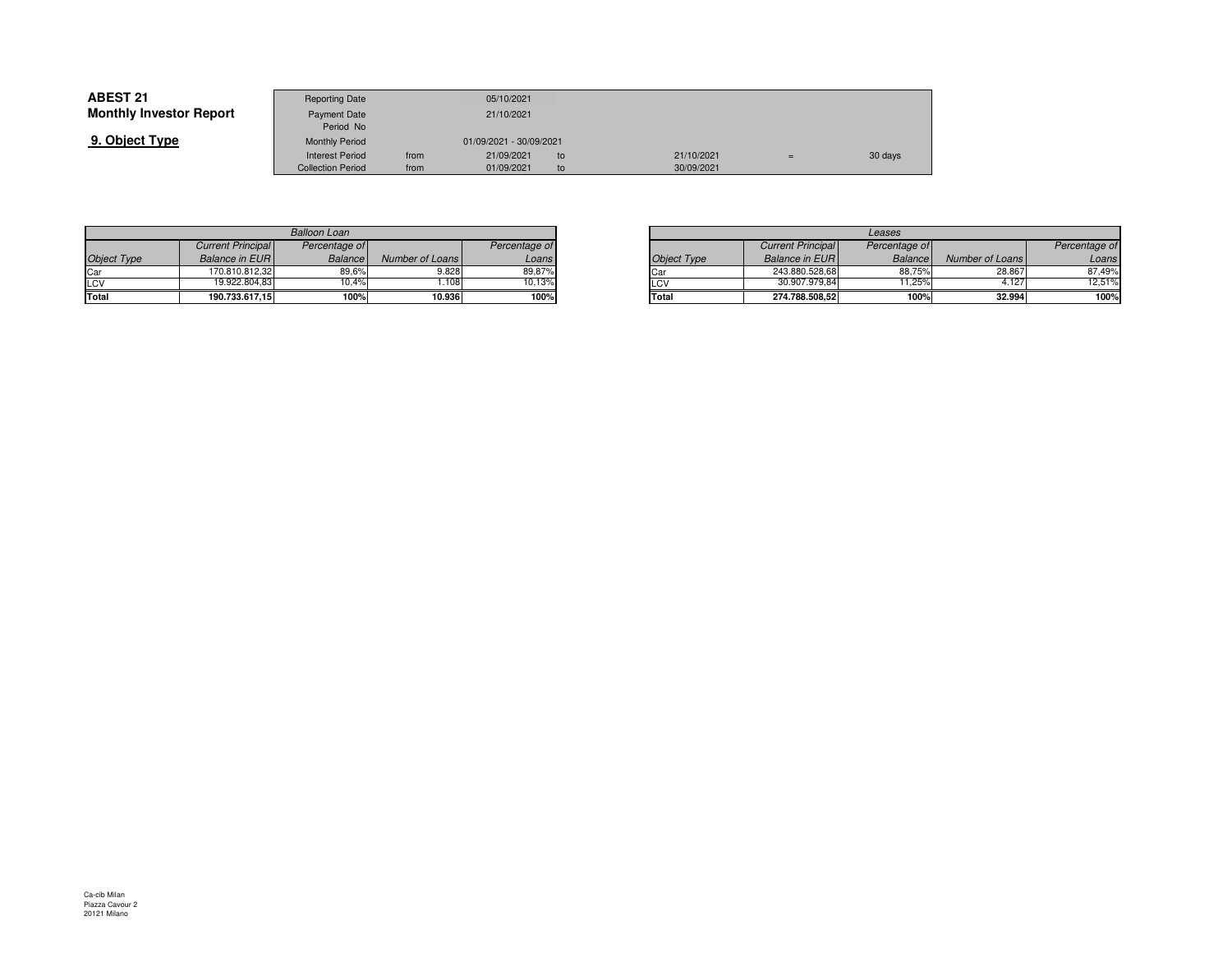| 10. Insurances |  |
|----------------|--|
|----------------|--|

|                 | <b>Reporting Date</b>     |      | 05/10/2021              |    |            |     |         |
|-----------------|---------------------------|------|-------------------------|----|------------|-----|---------|
| Investor Report | Payment Date<br>Period No |      | 21/10/2021              |    |            |     |         |
| <u>ances</u>    | <b>Monthly Period</b>     |      | 01/09/2021 - 30/09/2021 |    |            |     |         |
|                 | <b>Interest Period</b>    | from | 21/09/2021              | to | 21/10/2021 | $=$ | 30 days |
|                 | <b>Collection Period</b>  | from | 01/09/2021              | to | 30/09/2021 |     |         |

| Contract Type        | CPI          | <b>GAP</b>   | <b>Current Principal</b><br><b>Balance in EURI</b> | Percentage of<br><b>Balance</b> |
|----------------------|--------------|--------------|----------------------------------------------------|---------------------------------|
| <b>Balloon Loans</b> | 1.380.720.21 | 2.115.039,45 | 190.733.617.15                                     | $1.8\%$                         |
| Leases               | 0.00         | 0.00         | 274.788.508.52                                     | $0.0\%$                         |
| <b>Total</b>         | 1.380.720,21 | 2.115.039.45 | 465.522.125.67                                     | 0.8%                            |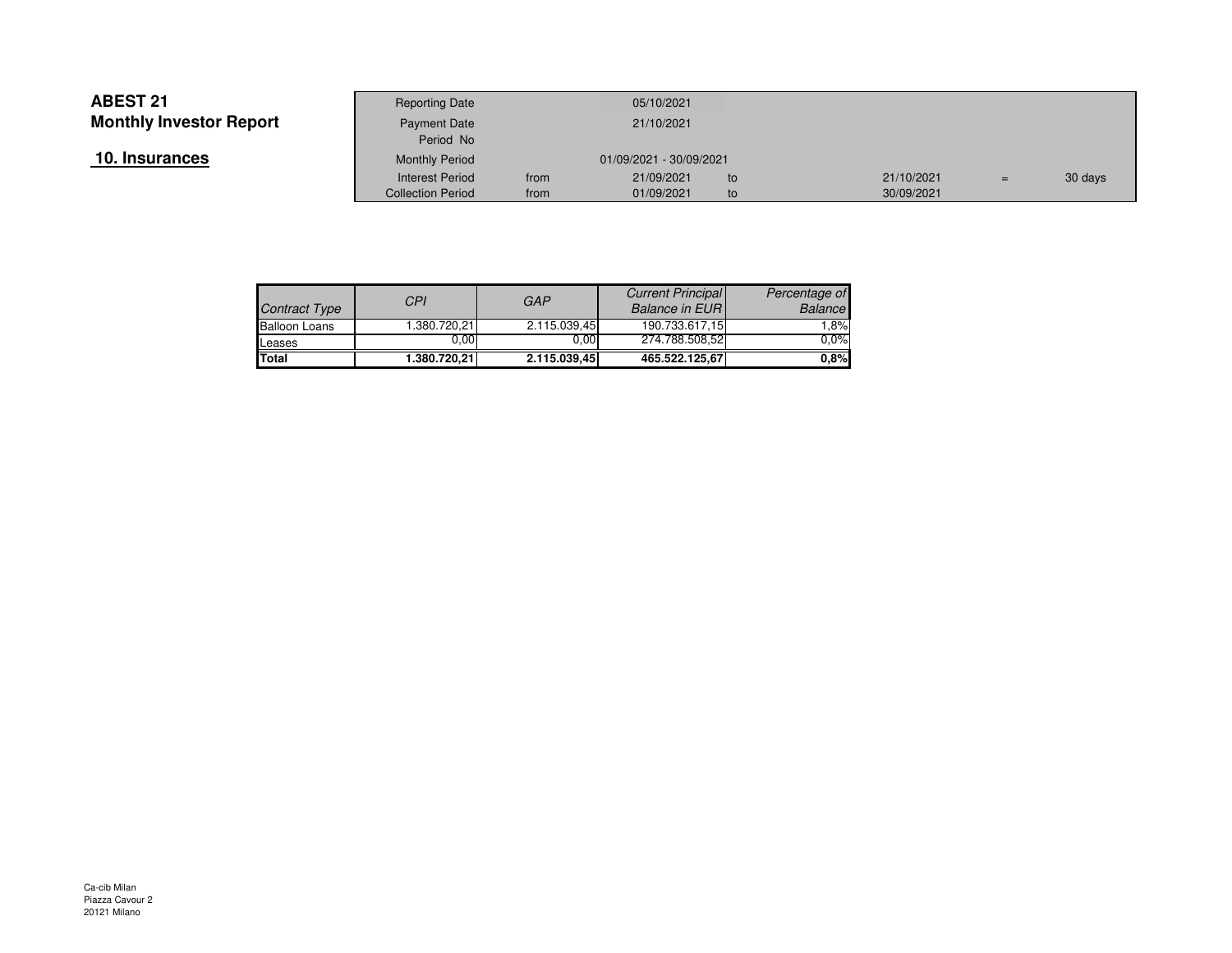## **11. Type of Contract**

|                 | <b>Reporting Date</b>    |                         | 05/10/2021 |    |  |            |     |         |
|-----------------|--------------------------|-------------------------|------------|----|--|------------|-----|---------|
| Investor Report | Payment Date             |                         | 21/10/2021 |    |  |            |     |         |
|                 | Period No                |                         |            |    |  |            |     |         |
| of Contract     | <b>Monthly Period</b>    | 01/09/2021 - 30/09/2021 |            |    |  |            |     |         |
|                 | <b>Interest Period</b>   | from                    | 21/09/2021 | to |  | 21/10/2021 | $=$ | 30 days |
|                 | <b>Collection Period</b> | from                    | 01/09/2021 | to |  | 30/09/2021 |     |         |

|                         |                 | Percentage of Loans in | Loan Principal in | % of Current |
|-------------------------|-----------------|------------------------|-------------------|--------------|
| Loan Type               | Number of Loans | $\%$                   | <b>EURI</b>       | Outstanding  |
| Balloon Loans new cars  | 7.394           | 16.8%                  | 129.782.289       | 27.9%        |
| Balloon Loans used cars | 3.542           | 8.1%                   | 60.951.328        | 13.1%        |
| Leases new cars         | 32.994          | 75.1%                  | 274.788.509       | 59.0%        |
| Total                   | 43.930          | 100%                   | 465.522.125.67    | 100.0%       |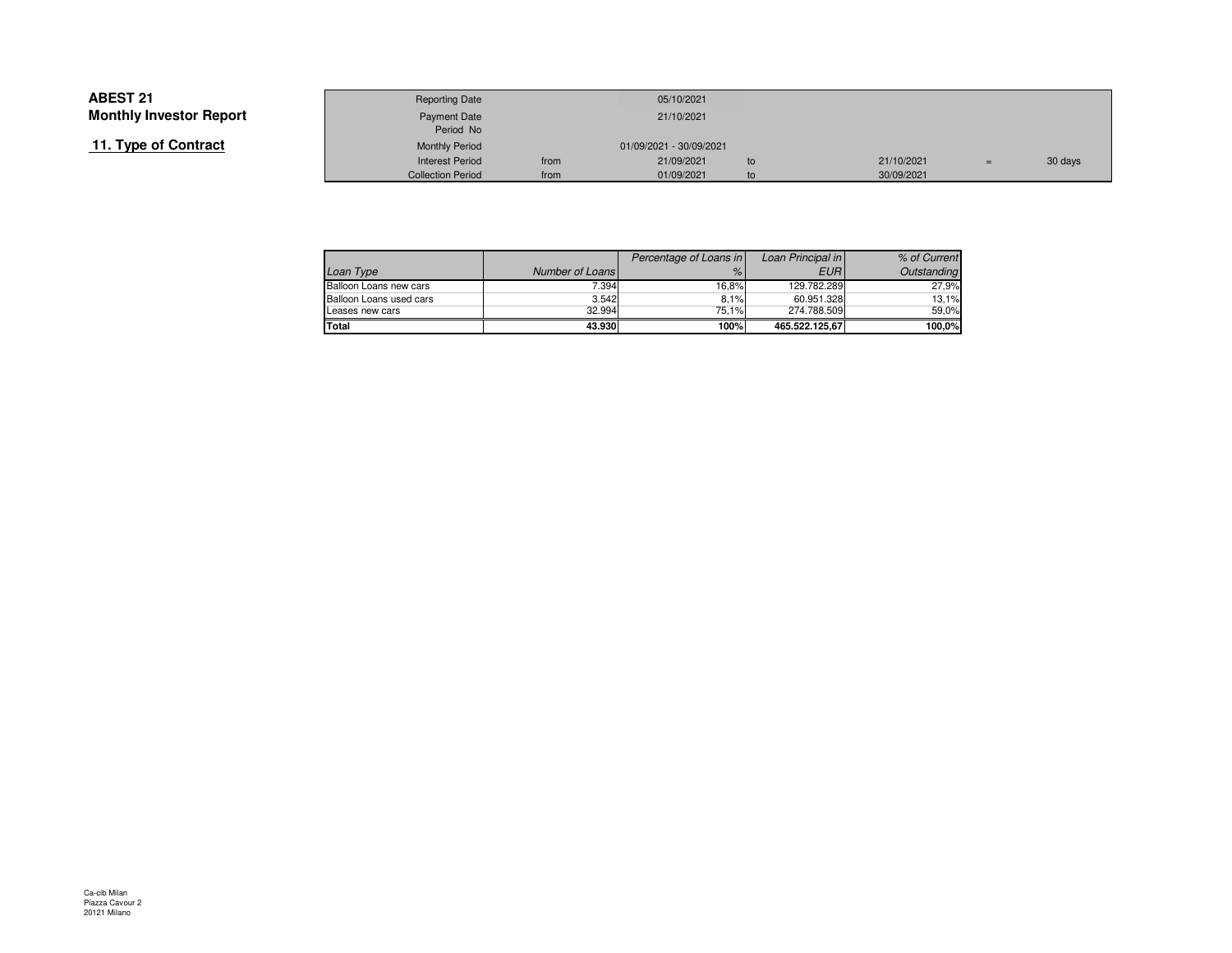| <b>ABEST 21</b>                | <b>Reporting Date</b>    |      | 05/10/2021              |    |            |     |         |
|--------------------------------|--------------------------|------|-------------------------|----|------------|-----|---------|
| <b>Monthly Investor Report</b> | <b>Payment Date</b>      |      | 21/10/2021              |    |            |     |         |
|                                | Period No                |      |                         |    |            |     |         |
| 12. Customer Yield             | <b>Monthly Period</b>    |      | 01/09/2021 - 30/09/2021 |    |            |     |         |
|                                | <b>Interest Period</b>   | from | 21/09/2021              | to | 21/10/2021 | $=$ | 30 days |
|                                | <b>Collection Period</b> | from | 01/09/2021              | to | 30/09/2021 |     |         |

|             | <b>Balloon Loan</b>      |                |                 |               |                                                 | Leases                   |                |                 |               |  |  |
|-------------|--------------------------|----------------|-----------------|---------------|-------------------------------------------------|--------------------------|----------------|-----------------|---------------|--|--|
|             | <b>Current Principal</b> | Percentage of  |                 | Percentage of |                                                 | <b>Current Principal</b> | Percentage of  |                 | Percentage of |  |  |
| Yield Range | <b>Balance in EURI</b>   | <b>Balance</b> | Number of Loans | Loans         | Yield Range                                     | <b>Balance in EURI</b>   | <b>Balance</b> | Number of Loans | Loans         |  |  |
| 0 to 1%     | 14.370.950,37            | 7,53%          | 594             | 5,43%         | 0 to 3%                                         | 155.872.725,85           | 56,72%         | 15.704          | 47,60%        |  |  |
| 1,01 to 2%  | 20.261.742.87            | 10,62%         | 911             | 8,33%         | 3.01 to 4%                                      | 58.362.542,59            | 21,24%         | 8.679           | 26,30%        |  |  |
| 2,01 to 3%  | 57.248.921,55            | 30,02%         | 3.328           | 30,43%        | 4,01 to 5%                                      | 41.874.348,05            | 15,24%         | 5.952           | 18,04%        |  |  |
| 3,01 to 4%  | 77.369.690,59            | 40,56%         | 4.514           | 41,28%        | 5,01 to 6%                                      | 13.090.178,28            | 4,76%          | .848            | 5,60%         |  |  |
| 4,01 to 5%  | 18.372.008,80            | 9,63%          | .297            | 11,86%        | 6.01 to 7%                                      | 4.274.856,09             | 1,56%          | 606             | 1,84%         |  |  |
| 5,01 to 6%  | 2.911.802,72             | 1,53%          | 274             | 2,51%         | 7.01 to 8%                                      | 1.226.853,28             | 0,45%          | 193             | 0,58%         |  |  |
| 6,01 to 7%  | 196.164,15               | 0,10%          |                 | 0.16%         | 8.01 to 9%                                      | 87.004,38                | 0.03%          |                 | 0,04%         |  |  |
| 7,01 to 8%  | 2.336,10                 | 0,00%          |                 | 0.01%         | 9.01 to 10%                                     | 0,00                     | 0.00%          |                 | 0,00%         |  |  |
| 8,01 to 9%  | 0,00                     | 0,00%          |                 | 0.00%         | >10%                                            | 0,00                     | 0,00%          |                 | 0,00%         |  |  |
| 9,01 to 10% | 0,00                     | 0.00%          |                 | 0.00%         | <b>Total</b>                                    | 274.788.508,52           | 100%           | 32.994,00       | 100%          |  |  |
| >10%        | 0,00                     | 0,00%          |                 | $0.00\%$      |                                                 |                          |                |                 |               |  |  |
| Total       | 190.733.617,15           | 100%           | 10.936,00       | 100%          | the contract of the contract of the contract of |                          |                |                 |               |  |  |

|       | <b>Balloon Loan</b>      |                |                 |               |             |                          | Leases         |                 |               |
|-------|--------------------------|----------------|-----------------|---------------|-------------|--------------------------|----------------|-----------------|---------------|
|       | <b>Current Principal</b> | Percentage of  |                 | Percentage of |             | <b>Current Principal</b> | Percentage of  |                 | Percentage of |
| Range | <b>Balance in EURI</b>   | <b>Balance</b> | Number of Loans | Loans         | Yield Range | <b>Balance in EURI</b>   | <b>Balance</b> | Number of Loans | Loans         |
|       | 14.370.950,37            | 7,53%          | 594             | 5,43%         | 0 to 3%     | 155.872.725,85           | 56,72%         | 15.704          | 47,60%        |
| o 2%  | 20.261.742,87            | 10,62%         | 911             | 8,33%         | 3.01 to 4%  | 58.362.542,59            | 21,24%         | 8.679           | 26,30%        |
| o 3%  | 57.248.921,55            | 30,02%         | 3.328           | 30,43%        | 4,01 to 5%  | 41.874.348,05            | 15,24%         | 5.952           | 18,04%        |
| o 4%  | 77.369.690,59            | 40,56%         | 4.514           | 41,28%        | 5,01 to 6%  | 13.090.178.28            | 4,76%          | 1.848           | 5,60%         |
| o 5%  | 18.372.008,80            | 9,63%          | 1.297           | 11,86%        | 6,01 to 7%  | 4.274.856,09             | 1,56%          | 606             | 1,84%         |
| o 6%  | 2.911.802,72             | 1,53%          | 274             | 2,51%         | 7,01 to 8%  | 1.226.853,28             | 0,45%          | 193             | 0,58%         |
| o 7%  | 196.164,15               | 0,10%          |                 | 0,16%         | 8,01 to 9%  | 87.004,38                | 0,03%          |                 | 0,04%         |
| o 8%  | 2.336,10                 | 0.00%          |                 | 0.01%         | 9,01 to 10% | 0,00                     | 0,00%          |                 | 0.00%         |
| о 9%  | 0.00                     | 0,00%          |                 | 0,00%         | >10%        | 0,00                     | 0,00%          |                 | 0,00%         |
| o 10% | 0,00                     | 0,00%          |                 | 0,00%         | Total       | 274.788.508,52           | 100%           | 32.994,00       | 100%          |
|       | ---                      | .              |                 | $ -$          |             |                          |                |                 |               |

| <b>Statistics</b>  | in $%$ |
|--------------------|--------|
| <b>WA Interest</b> |        |

**Statistics in %** $3,18$ WA Interest

\* runs from .00 to .99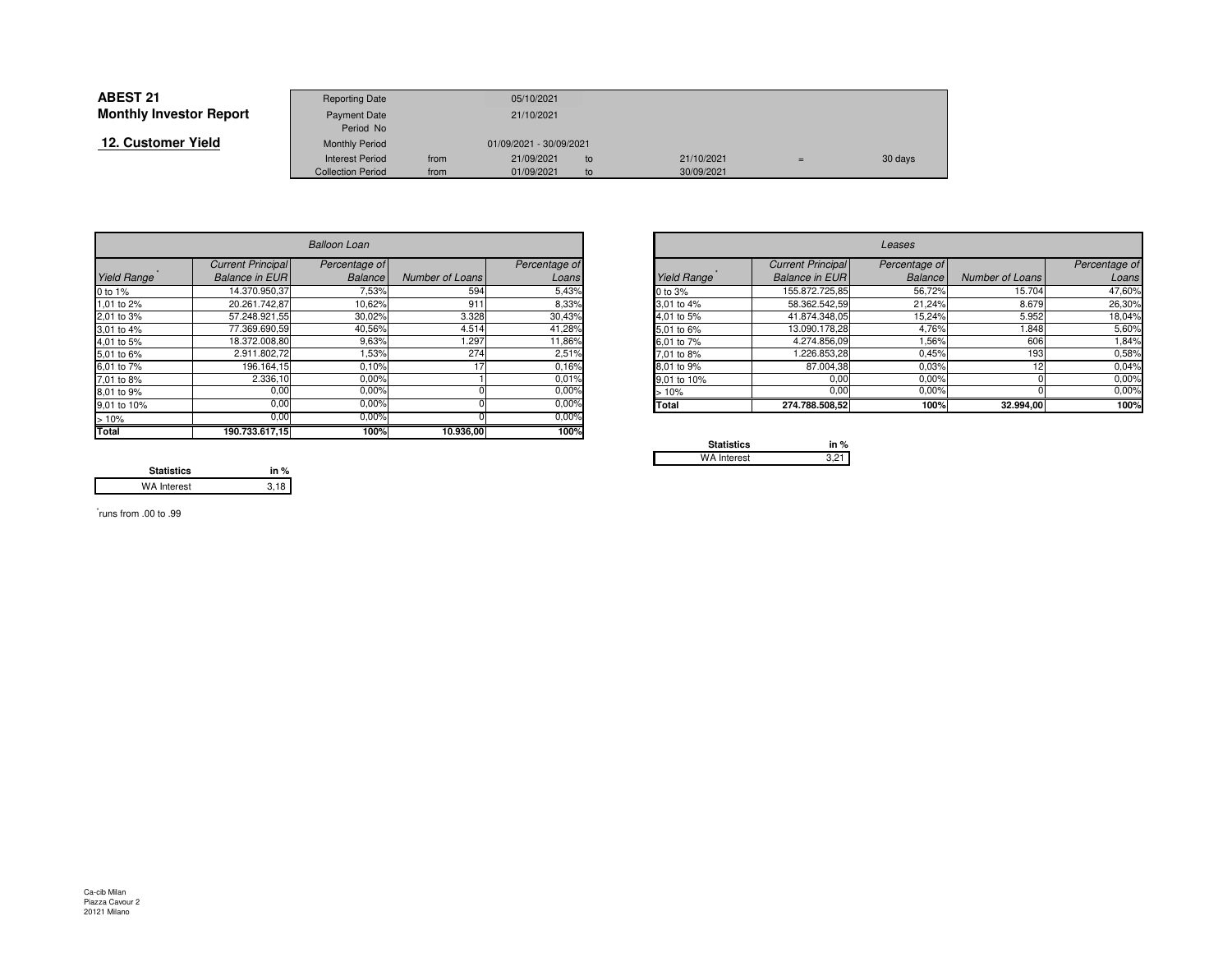| <b>ABEST 21</b>                | <b>Reporting Date</b>    |      | 05/10/2021              |    |            |   |         |
|--------------------------------|--------------------------|------|-------------------------|----|------------|---|---------|
| <b>Monthly Investor Report</b> | Payment Date             |      | 21/10/2021              |    |            |   |         |
|                                | Period No                |      |                         |    |            |   |         |
| 12.1 Customer Yield (Graph)    | <b>Monthly Period</b>    |      | 01/09/2021 - 30/09/2021 |    |            |   |         |
|                                | <b>Interest Period</b>   | from | 21/09/2021              | to | 21/10/2021 | Ξ | 30 days |
|                                | <b>Collection Period</b> | from | 01/09/2021              | to | 30/09/2021 |   |         |



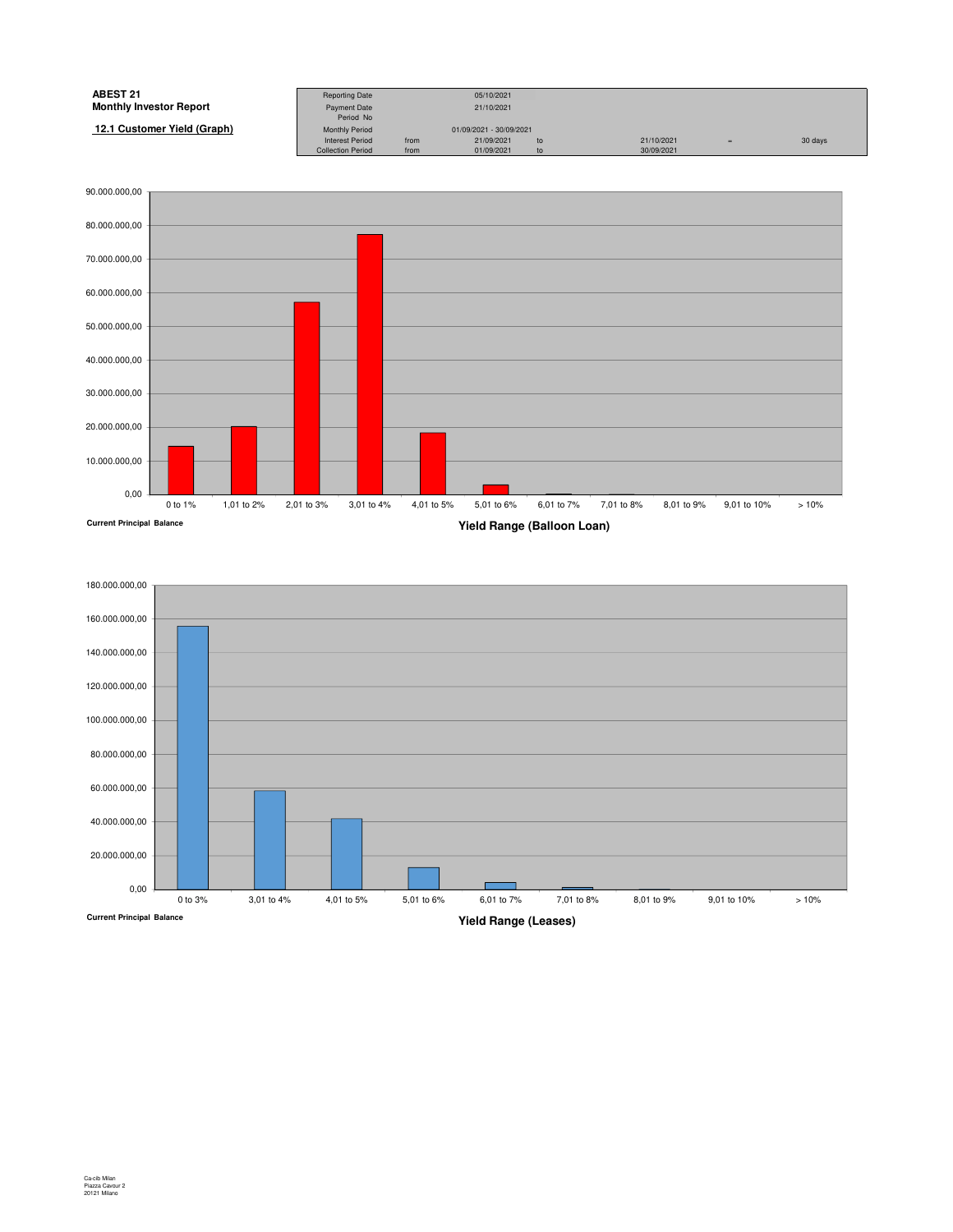| <b>ABEST 21</b>                | <b>Reporting Date</b>    |      | 05/10/2021              |     |            |     |         |
|--------------------------------|--------------------------|------|-------------------------|-----|------------|-----|---------|
| <b>Monthly Investor Report</b> | <b>Payment Date</b>      |      | 21/10/2021              |     |            |     |         |
|                                | Period No                |      |                         |     |            |     |         |
| 13. Seasoning                  | <b>Monthly Period</b>    |      | 01/09/2021 - 30/09/2021 |     |            |     |         |
|                                | <b>Interest Period</b>   | from | 21/09/2021              | to  | 21/10/2021 | $=$ | 30 days |
|                                | <b>Collection Period</b> | from | 01/09/2021              | to. | 30/09/2021 |     |         |

|                 | Balloon Loan             |                |                        |               |  |  |  |  |  |
|-----------------|--------------------------|----------------|------------------------|---------------|--|--|--|--|--|
| Seasoning in    | <b>Current Principal</b> | Percentage of  |                        | Percentage of |  |  |  |  |  |
| <b>Months</b>   | <b>Balance in EUR</b>    | <b>Balance</b> | <b>Number of Loans</b> | Loans         |  |  |  |  |  |
| 0 to 6 months   | 58.392.674.61            | 30,61%         | 2.430                  | 22,22%        |  |  |  |  |  |
| 7 to 12 months  | 68.798.278.24            | 36,07%         | 3.242                  | 29,65%        |  |  |  |  |  |
| 13 to 18 months | 8.617.507,93             | 4,52%          | 377                    | 3,45%         |  |  |  |  |  |
| 19 to 24 months | 4.883.998.90             | 2,56%          | 241                    | 2,20%         |  |  |  |  |  |
| 25 to 30 months | 762.246.77               | 0,40%          | 47                     | 0,43%         |  |  |  |  |  |
| 31 to 36 months | 538.484,69               | 0,28%          | 31                     | 0,28%         |  |  |  |  |  |
| 37 to 42 months | 69.142,16                | 0,04%          |                        | 0.05%         |  |  |  |  |  |
| 43 to 48 months | 11.767.465,87            | 6,17%          | 874                    | 7,99%         |  |  |  |  |  |
| 49 to 54 months | 17.082.310,05            | 8,96%          | 1.529                  | 13,98%        |  |  |  |  |  |
| 55 to 60 months | 10.369.698.69            | 5,44%          | 969                    | 8,86%         |  |  |  |  |  |
| 61 to 66 months | 4.990.521,68             | 2,62%          | 530                    | 4,85%         |  |  |  |  |  |
| 67 to 72 months | 2.311.381,82             | 1,21%          | 302                    | 2,76%         |  |  |  |  |  |
| 73 to 78 months | 1.579.793.09             | 0,83%          | 237                    | 2,17%         |  |  |  |  |  |
| > 78 months     | 5/0.112,65               | $0,30\%$       | 122                    | 1,12%         |  |  |  |  |  |
| <b>Total</b>    | 190.733.617,15           | 100,00%        | 10.936                 | 100,00%       |  |  |  |  |  |

| n        |                 |               |               | Leases          |                          |                |                 |               |  |
|----------|-----------------|---------------|---------------|-----------------|--------------------------|----------------|-----------------|---------------|--|
| ge of    |                 | Percentage of |               | Seasoning in    | <b>Current Principal</b> | Percentage of  |                 | Percentage of |  |
| ance     | Number of Loans | Loans         | <b>Months</b> |                 | <b>Balance in EUR</b>    | <b>Balance</b> | Number of Loans | Loans         |  |
| 0,61%    | 2.430           | 22,22%        |               | 0 to 6 months   | 50.318.605,40            | 18.31%         | 4.087           | 12,39%        |  |
| $0.07\%$ | 3.242           | 29,65%        |               | 7 to 12 months  | 62.323.290,36            | 22.68%         | 5.332           | 16,16%        |  |
| ,52%     | 377             | 3,45%         |               | 13 to 18 months | 50.295.177.28            | 18,30%         | 5.065           | 15,35%        |  |
| 2,56%    | 241             | 2,20%         |               | 19 to 24 months | 50.114.555,34            | 18,24%         | 6.374           | 19,32%        |  |
| ,40%     | 47              | 0,43%         |               | 25 to 30 months | 36.067.804,80            | 13,13%         | 5.724           | 17,35%        |  |
| ,28%     | 31              | 0,28%         |               | 31 to 36 months | 15.909.399,15            | 5,79%          | 3.664           | 11,11%        |  |
| 0,04%    |                 | 0.05%         |               | 37 to 42 months | 7.159.274,00             | 2,61%          | 1.677           | 5,08%         |  |
| ,17%     | 874             | ,99%          |               | 43 to 60 months | 2.600.402,19             | 0,95%          | 1.071           | 3,25%         |  |
| 3,96%    | .529            | 13,98%        | Total         |                 | 274.788.508,52           | 100,00%        | 32.994          | 100,00%       |  |
| $-1121$  | $\sim$          | 0.0001        |               |                 |                          |                |                 |               |  |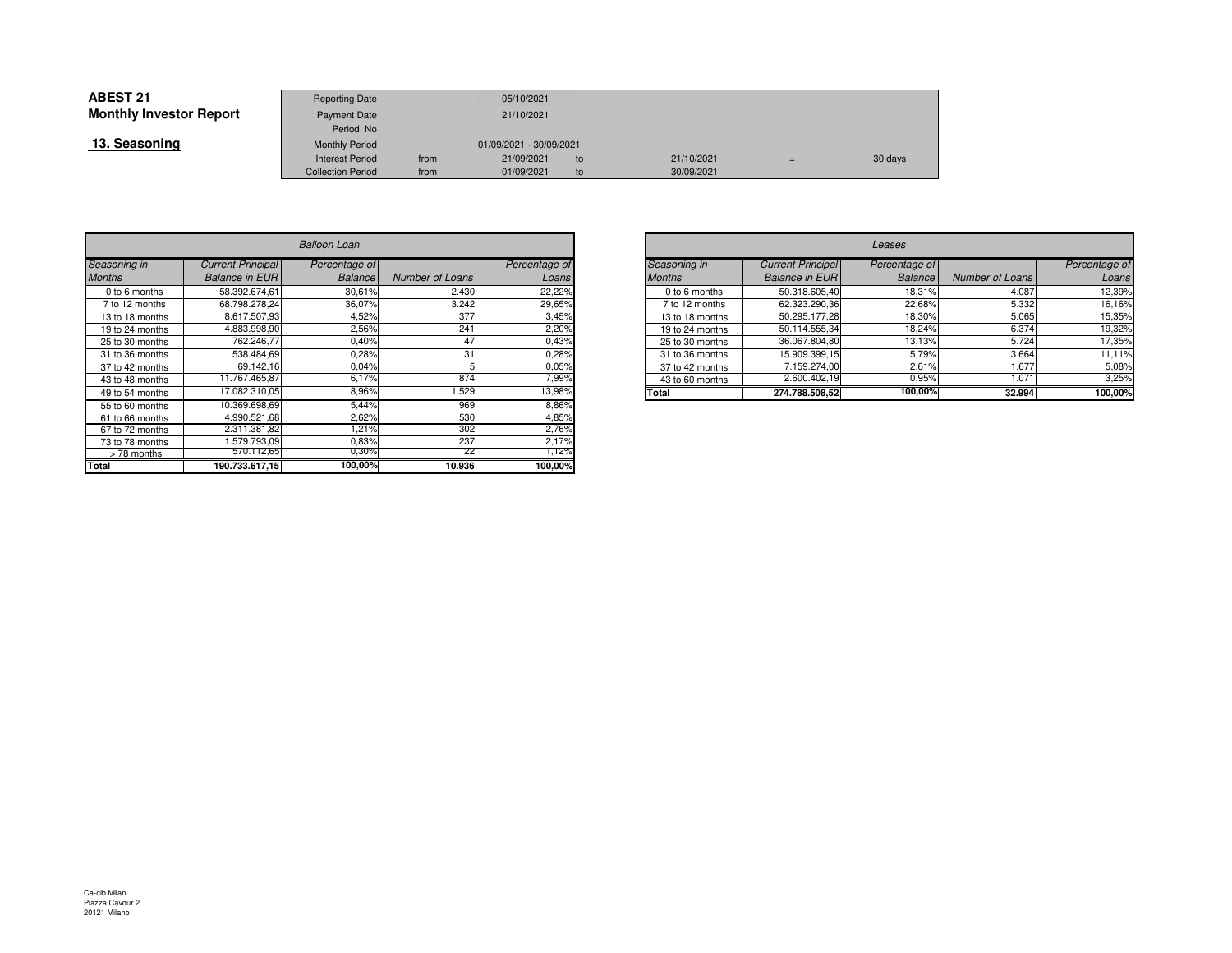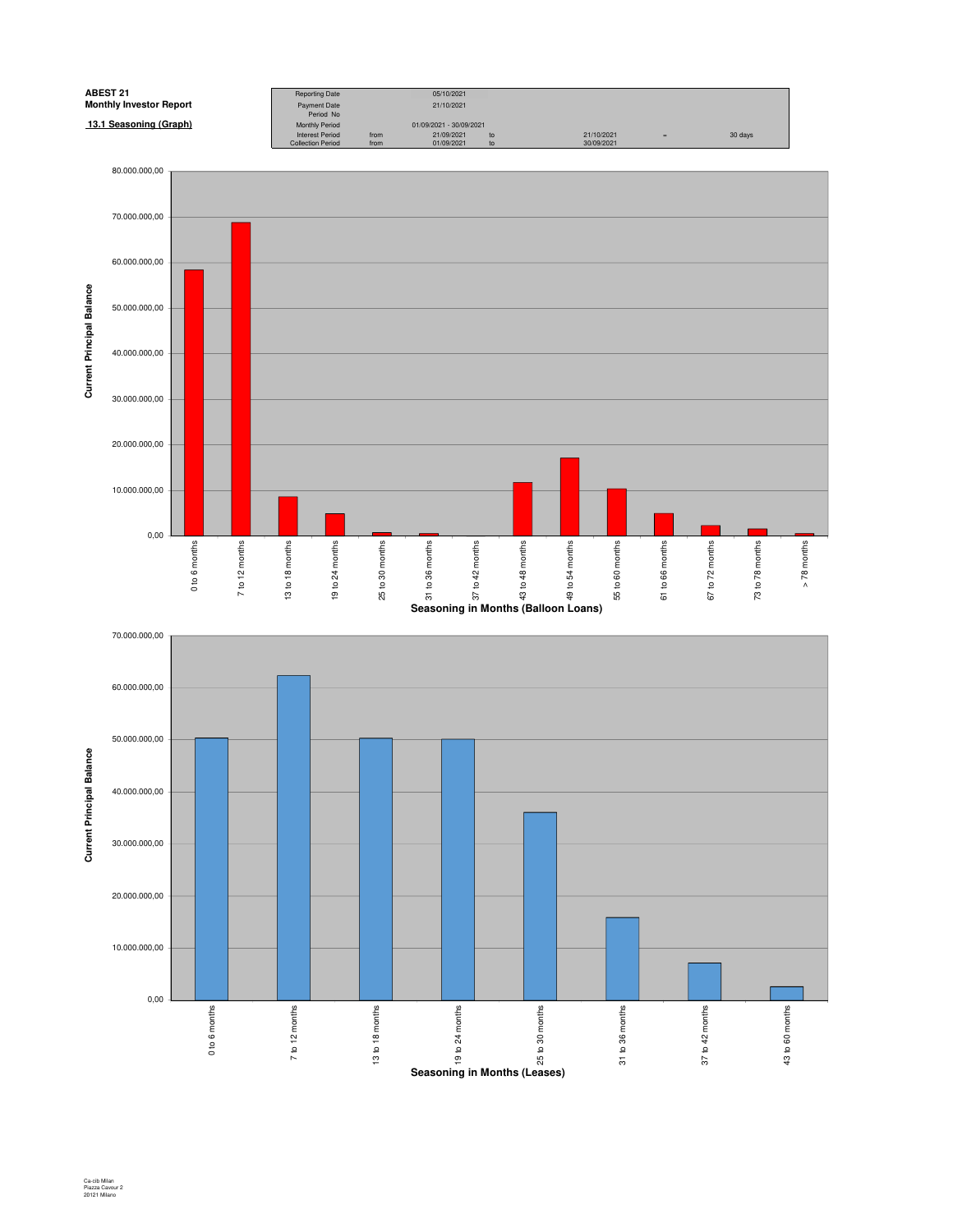| <b>ABEST 21</b>                | <b>Reporting Date</b>              |      | 05/10/2021              |    |            |     |         |
|--------------------------------|------------------------------------|------|-------------------------|----|------------|-----|---------|
| <b>Monthly Investor Report</b> | Payment Date                       |      | 21/10/2021              |    |            |     |         |
| 14. Remaining Term             | Period No<br><b>Monthly Period</b> |      | 01/09/2021 - 30/09/2021 |    |            |     |         |
|                                | <b>Interest Period</b>             | from | 21/09/2021              | to | 21/10/2021 | $=$ | 30 days |
|                                | <b>Collection Period</b>           | from | 01/09/2021              | to | 30/09/2021 |     |         |

|                   | <b>Balloon Loan</b>      |               |                        |               |  |  |  |  |  |
|-------------------|--------------------------|---------------|------------------------|---------------|--|--|--|--|--|
| Remaining Term in | <b>Current Principal</b> | Percentage of |                        | Percentage of |  |  |  |  |  |
| <b>Months</b>     | <b>Balance in EUR</b>    | Balance       | <b>Number of Loans</b> | Loans         |  |  |  |  |  |
| 0 to 6 months     | 10.899.010.68            | 5,71%         | 2.430                  | 22,22%        |  |  |  |  |  |
| 7 to 12 months    | 10.709.865,77            | 5,62%         | 3.242                  | 29,65%        |  |  |  |  |  |
| 13 to 18 months   | 8.601.504,25             | 4,51%         | 377                    | 3,45%         |  |  |  |  |  |
| 19 to 24 months   | 9.597.064.41             | 5,03%         | 241                    | 2,20%         |  |  |  |  |  |
| 25 to 30 months   | 15.547.981.56            | 8,15%         | 47                     | 0,43%         |  |  |  |  |  |
| 31 to 36 months   | 17.320.218,63            | 9,08%         | 31                     | 0,28%         |  |  |  |  |  |
| 37 to 42 months   | 36.100.974,23            | 18,93%        | 5                      | 0,05%         |  |  |  |  |  |
| 43 to 48 months   | 23.039.467,71            | 12,08%        | 874                    | 7,99%         |  |  |  |  |  |
| 49 to 54 months   | 19.377.924.90            | 10,16%        | 1.529                  | 13,98%        |  |  |  |  |  |
| 55 to 60 months   | 12.072.945,09            | 6,33%         | 969                    | 8,86%         |  |  |  |  |  |
| 61 to 66 months   | 13.390.464,67            | 7,02%         | 530                    | 4,85%         |  |  |  |  |  |
| 67 to 72 months   | 10.627.763.52            | 5,57%         | 302                    | 2,76%         |  |  |  |  |  |
| 73 to 78 months   | 2.333.869,10             | 1,22%         | 237                    | 2,17%         |  |  |  |  |  |
| >78 months        | 1.114.562,63             | 0,58%         | 122                    | 1,12%         |  |  |  |  |  |
| Total             | 190.733.617,15           | 100,00%       | 10.936                 | 100,00%       |  |  |  |  |  |

| $\overline{r}$ |                 |               |              | Leases                   |                          |                |                 |               |  |  |
|----------------|-----------------|---------------|--------------|--------------------------|--------------------------|----------------|-----------------|---------------|--|--|
| ge of          |                 | Percentage of |              | <b>Remaining Term in</b> | <b>Current Principal</b> | Percentage of  |                 | Percentage of |  |  |
| ance           | Number of Loans | Loans         |              | <b>Months</b>            | <b>Balance in EUR</b>    | <b>Balance</b> | Number of Loans | Loans         |  |  |
| 5,71%          | 2.430           | 22,22%        |              | 0 to 6 months            | 6.659.175.64             | 2.42%          | 3.385           | 10,26%        |  |  |
| 5,62%          | 3.242           | 29,65%        |              | 7 to 12 months           | 21.559.124,38            | 7,85%          | 4.940           | 14,97%        |  |  |
| I,51%          | 377             | 3,45%         |              | 13 to 18 months          | 34.517.494.10            | 12,56%         | 5.281           | 16,01%        |  |  |
| 5,03%          | 241             | 2,20%         |              | 19 to 24 months          | 46.369.509,41            | 16,87%         | 5.442           | 16,49%        |  |  |
| 3,15%          | 47              | 0,43%         |              | 25 to 30 months          | 52.728.439.63            | 19.19%         | 4.895           | 14,84%        |  |  |
| ,08%           | 31              | 0,28%         |              | 31 to 36 months          | 45.457.071,64            | 16,54%         | 3.921           | 11,88%        |  |  |
| 3,93%          |                 | 0,05%         |              | 37 to 42 months          | 35.651.207.14            | 12.97%         | 2.917           | 8,84%         |  |  |
| 2,08%          | 874             | 7,99%         |              | 43 to 48 months          | 22.347.678.86            | 8,13%          | 1.680           | 5,09%         |  |  |
| ,16%           | .529            | 13,98%        |              | 49 to 54 months          | 5.809.790.43             | 2.11%          | 326             | 0,99%         |  |  |
| 5,33%          | 969             | 8,86%         |              | 55 to 60 months          | 3.689.017.29             | ,34%           | 207             | 0.63%         |  |  |
| $0.02\%$       | 530             | 4,85%         | <b>Total</b> |                          | 274.788.508,52           | 100,00%        | 32.994          | 100,00%       |  |  |
| .              | $- - -$         | ----          |              |                          |                          |                |                 |               |  |  |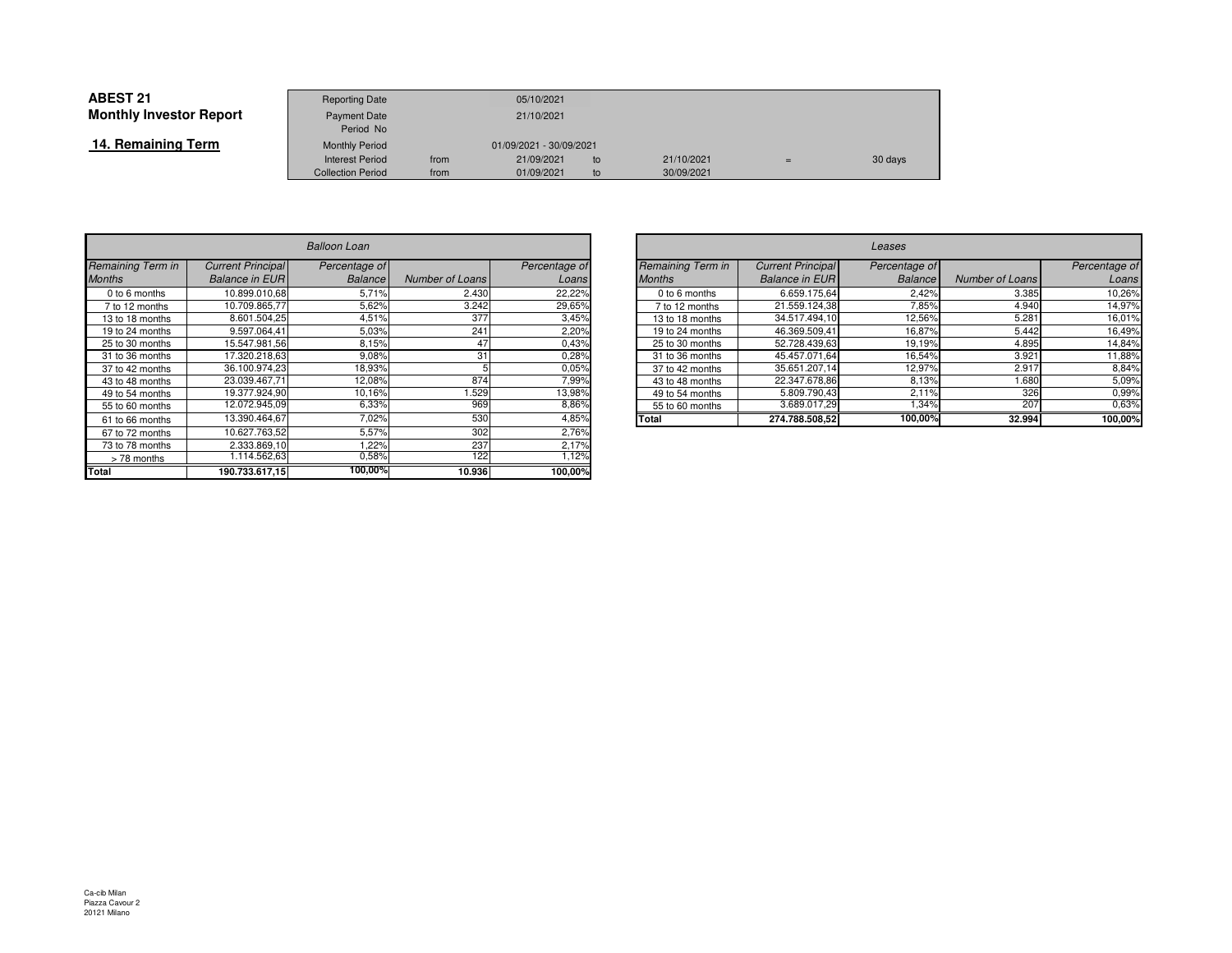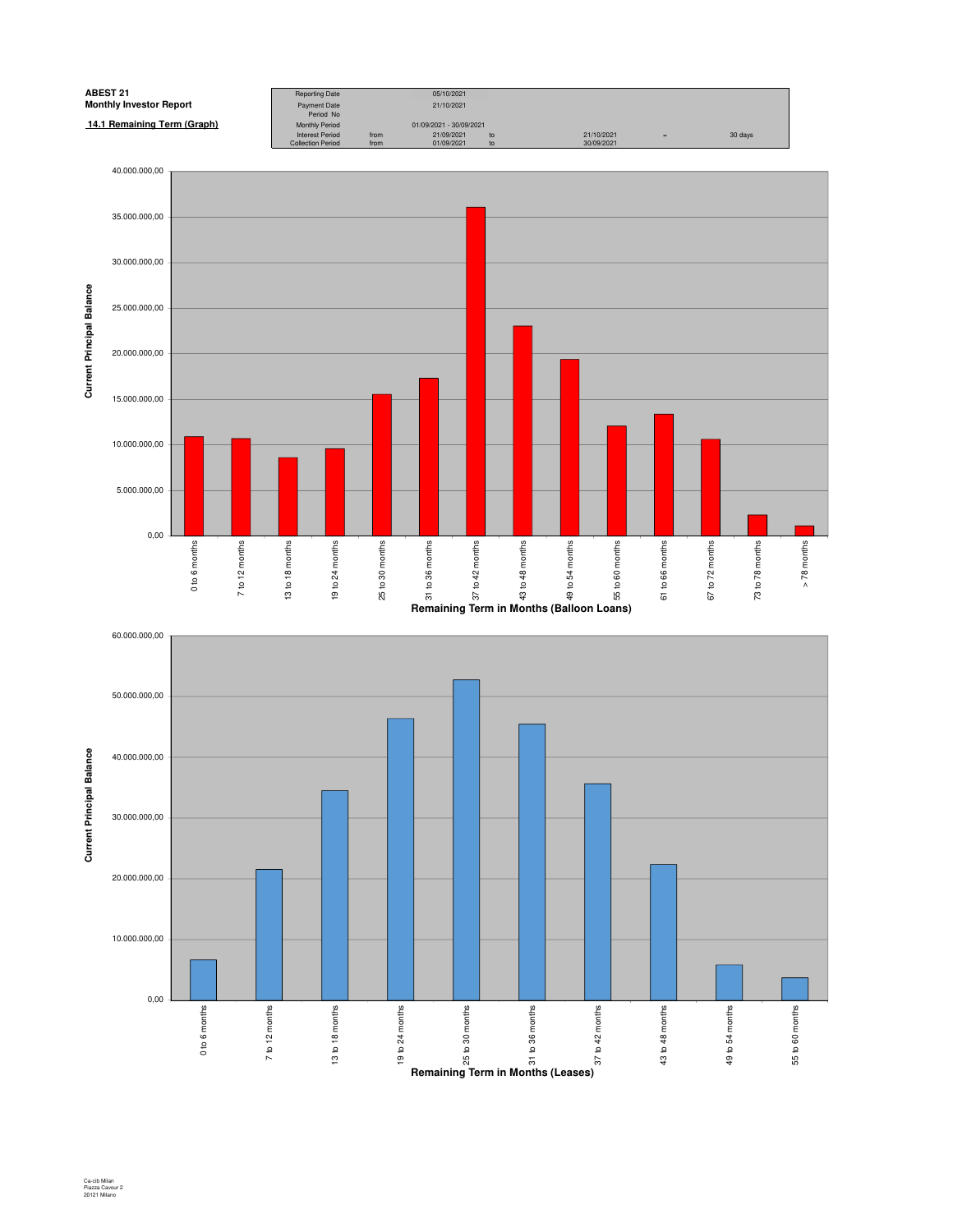| <b>ABEST 21</b>                | <b>Reporting Date</b>     |      | 05/10/2021              |    |            |     |         |
|--------------------------------|---------------------------|------|-------------------------|----|------------|-----|---------|
| <b>Monthly Investor Report</b> | Payment Date<br>Period No |      | 21/10/2021              |    |            |     |         |
| 15. Original Term              | <b>Monthly Period</b>     |      | 01/09/2021 - 30/09/2021 |    |            |     |         |
|                                | Interest Period           | from | 21/09/2021              | to | 21/10/2021 | $=$ | 30 days |
|                                | <b>Collection Period</b>  | from | 01/09/2021              | to | 30/09/2021 |     |         |

|                   |                          | <b>Balloon Loan</b> |                 |               |                         |
|-------------------|--------------------------|---------------------|-----------------|---------------|-------------------------|
| Remaining Term in | <b>Current Principal</b> | Percentage of       |                 | Percentage of | Remaining Term in       |
| <b>Months</b>     | <b>Balance in EUR</b>    | Balance             | Number of Loans | Loans         | <b>Months</b>           |
| $0$ to 6 months   | 15.105.31                | 0.01%               |                 | 0.02%         | 0 to 6 months           |
| 7 to 12 months    | 337.017.54               | 0.18%               | 33              | 0.30%         | 7 to 12 months          |
| 13 to 18 months   | 425.551.48               | 0,22%               | 24              | 0,22%         | 13 to 18 months         |
| 19 to 24 months   | 2.521.358,14             | 1,32%               | 156             | 1,43%         | 19 to 24 months         |
| 25 to 30 months   | 312.716,79               | 0.16%               | 22              | 0,20%         | 25 to 30 months         |
| 31 to 36 months   | 16.428.511.04            | 8.61%               | 740             | 6.77%         | 31 to 36 months         |
| 37 to 42 months   | 578.732.81               | 0,30%               | 30              | 0,27%         | 37 to 42 months         |
| 43 to 48 months   | 63.346.392,77            | 33,21%              | 3.105           | 28,39%        | 43 to 48 months         |
| 49 to 54 months   | 986.204.15               | 0,52%               | 45              | 0.41%         | 49 to 54 months         |
| 55 to 60 months   | 46.154.728,64            | 24,20%              | 2.673           | 24,44%        | 55 to 60 months         |
| 61 to 66 months   | 1.224.768.00             | 0,64%               | 90              | 0,82%         | Total                   |
| 67 to 72 months   | 19.111.290.09            | 10.02%              | 1.127           | 10,31%        |                         |
| 73 to 78 months   | 1.752.114.89             | 0.92%               | 106             | 0.97%         |                         |
| > 78 months       | 37.539.125,50            | 19,68%              | 2.783           | 25,45%        | <b>Statistics</b>       |
| <b>Total</b>      | 190.733.617,15           | 100,00%             | 10.936          | 100,00%       | <b>WA Original Term</b> |

| n      |                 |               |                          |                          | Leases         |                 |               |
|--------|-----------------|---------------|--------------------------|--------------------------|----------------|-----------------|---------------|
| ge of  |                 | Percentage of | <b>Remaining Term in</b> | <b>Current Principal</b> | Percentage of  |                 | Percentage of |
| ance   | Number of Loans | Loans         | <b>Months</b>            | <b>Balance in EUR</b>    | <b>Balance</b> | Number of Loans | Loans         |
| ,01%   |                 | 0.02%         | 0 to 6 months            | 0,00                     | 0,00%          |                 | 0,00%         |
| ,18%   | 33              | 0.30%         | 7 to 12 months           | 0,00                     | 0,00%          |                 | 0,00%         |
| ,22%   | 24              | 0,22%         | 13 to 18 months          | 265.505.03               | 0,10%          | 317             | 0,96%         |
| ,32%   | 156             | <b>43%</b>    | 19 to 24 months          | .505.716.04              | 0,55%          | 540             | 1,64%         |
| 16%    | 22              | 0.20%         | 25 to 30 months          | 333.689.53               | 0,12%          | 59              | 0,18%         |
| 3,61%  | 740             | 6,77%         | 31 to 36 months          | 103.099.009.12           | 37,52%         | 13.844          | 41,96%        |
| ,30%   | 30              | 0,27%         | 37 to 42 months          | 2.744.555,95             | 1,00%          | 235             | 0,71%         |
| 3,21%  | 3.105           | 28,39%        | 43 to 48 months          | 136.538.247.46           | 49,69%         | 15.625          | 47,36%        |
| ,52%   | 45              | 0.41%         | 49 to 54 months          | 1.506.550.61             | 0.55%          | 139             | 0,42%         |
| ,20%   | 2.673           | 24,44%        | 55 to 60 months          | 28.795.234,78            | 10,48%         | 2.235           | 6,77%         |
| 0.64%  | 90              | 0,82%         | <b>Total</b>             | 274.788.508,52           | 100,00%        | 32.994          | 100,00%       |
| 0.0001 | $\cdot$ $\sim$  | 1000          |                          |                          |                |                 |               |

| ℅ | <b>Statistics</b>       |  |
|---|-------------------------|--|
| % | <b>WA Original Term</b> |  |
|   |                         |  |

| <b>Statistics</b>       |       |
|-------------------------|-------|
| <b>WA Original Term</b> | 59.26 |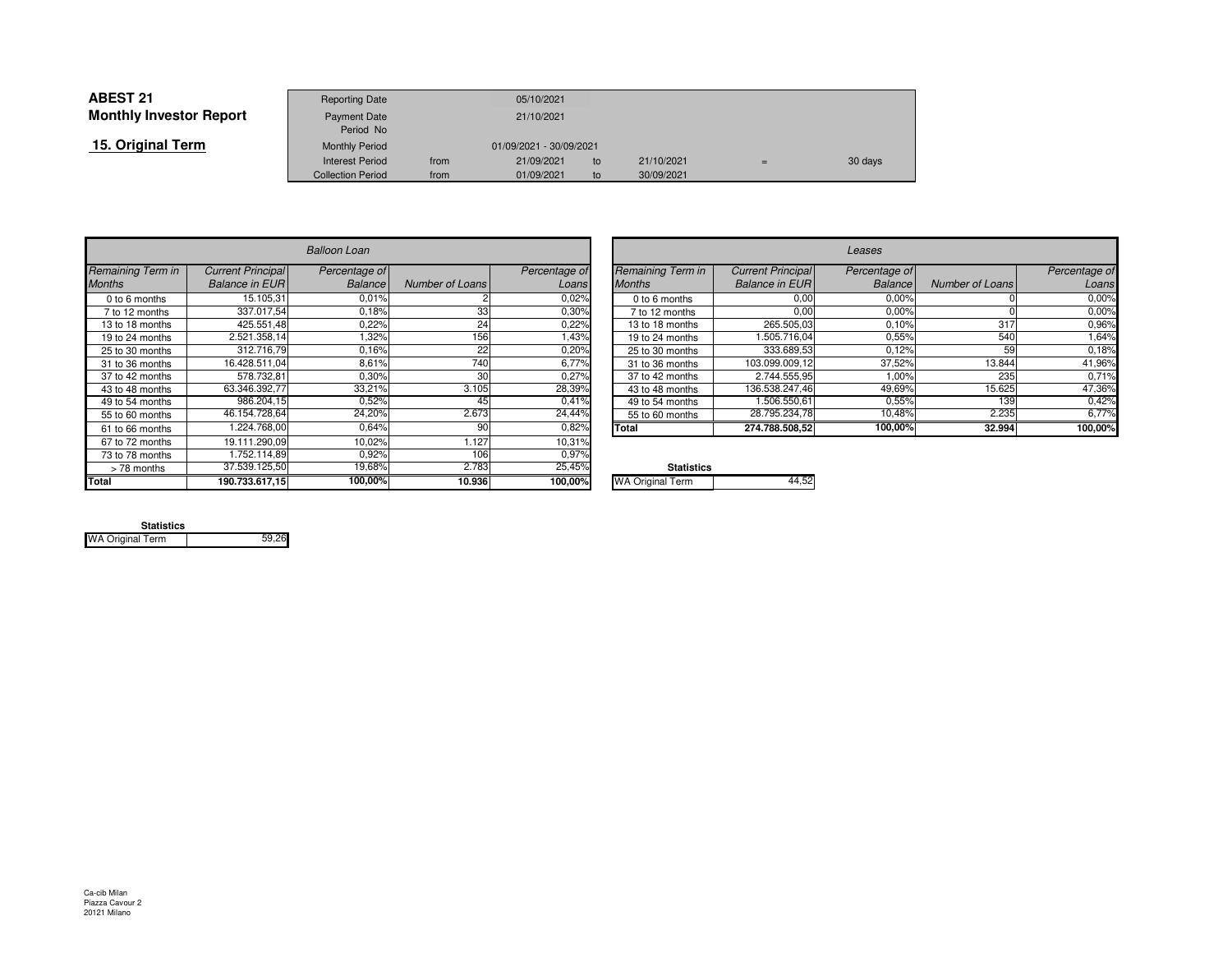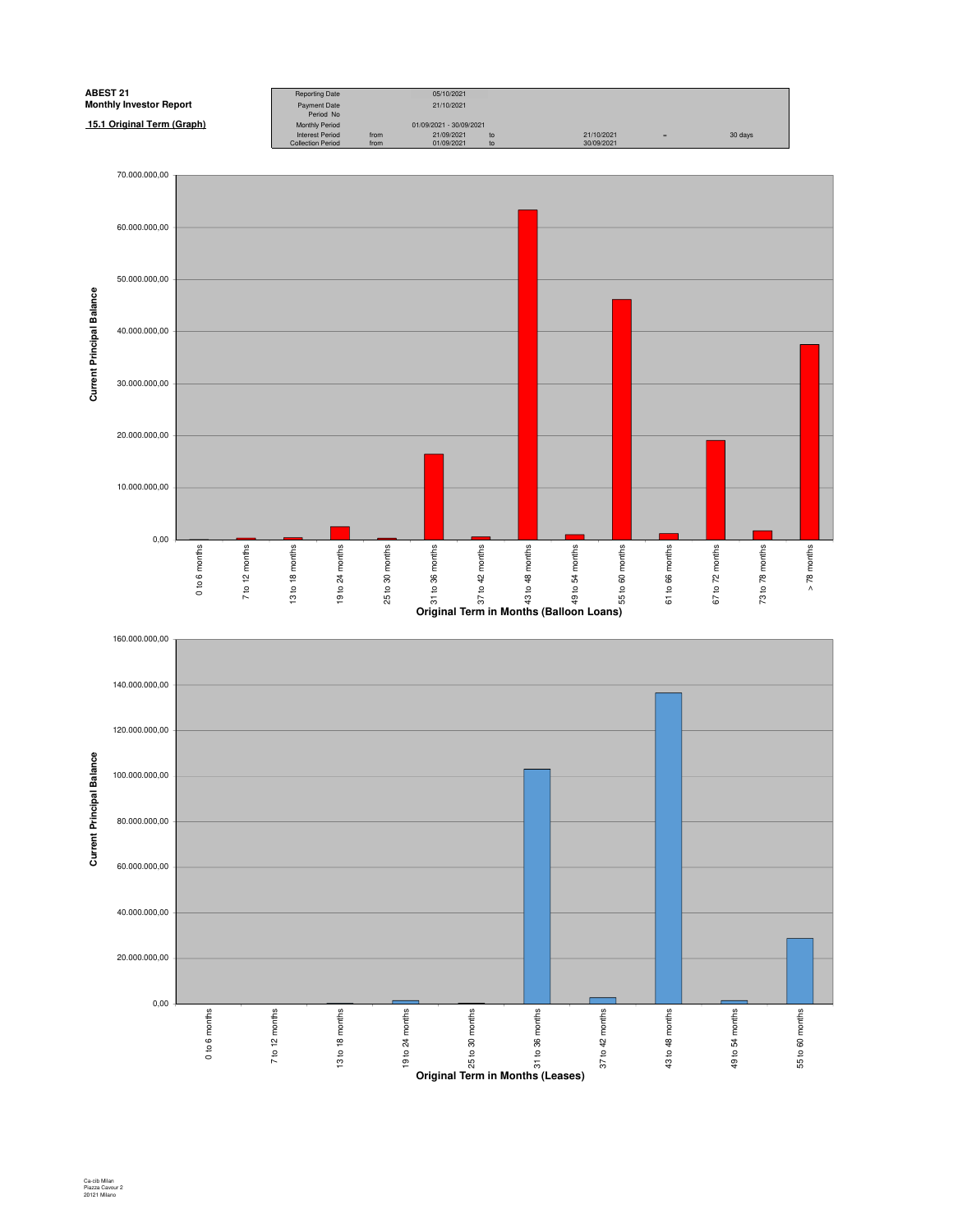**16. Manufacturer**

|                 | <b>Reporting Date</b>    |      | 05/10/2021              |    |            |     |         |
|-----------------|--------------------------|------|-------------------------|----|------------|-----|---------|
|                 |                          |      |                         |    |            |     |         |
| Investor Report | Payment Date             |      | 21/10/2021              |    |            |     |         |
|                 | Period No                |      |                         |    |            |     |         |
| ufacturer       | <b>Monthly Period</b>    |      | 01/09/2021 - 30/09/2021 |    |            |     |         |
|                 | <b>Interest Period</b>   | from | 21/09/2021              | to | 21/10/2021 | $=$ | 30 days |
|                 | <b>Collection Period</b> | from | 01/09/2021              | to | 30/09/2021 |     |         |

|                     | <b>Current Principal</b> | Percentage of |                 | Percentage of |
|---------------------|--------------------------|---------------|-----------------|---------------|
| <b>Manufacturer</b> | <b>Balance in EUR</b>    | Balance       | Number of Loans | Loans         |
| Alfa Romeo          | 22.113.090,57            | 4,75%         | 1.834           | 4,17%         |
| Chrysler            | 0.00                     | 0.00%         |                 | 0.00%         |
| Dodge               | 21.169,16                | 0.00%         |                 | 0.00%         |
| Fiat                | 128.775.569,86           | 27,66%        | 17.218          | 39,19%        |
| Jaguar              | 64.568.766.69            | 13,87%        | 6.300           | 14,34%        |
| Jeep                | 60.867.387.06            | 13,08%        | 4.710           | 10,72%        |
| Lancia              | 71.947,52                | 0.02%         |                 | 0.03%         |
| LandRover           | 167.422.069.48           | 35,96%        | 12.521          | 28,50%        |
| Maserati            | 5.995.979.09             | 1.29%         | 234             | 0,53%         |
| Others              | 15.686.146.24            | 3.37%         | 1.101           | 2,51%         |
|                     | 465.522.125.67           | 100,00%       | 43.930,00       | 100,00%       |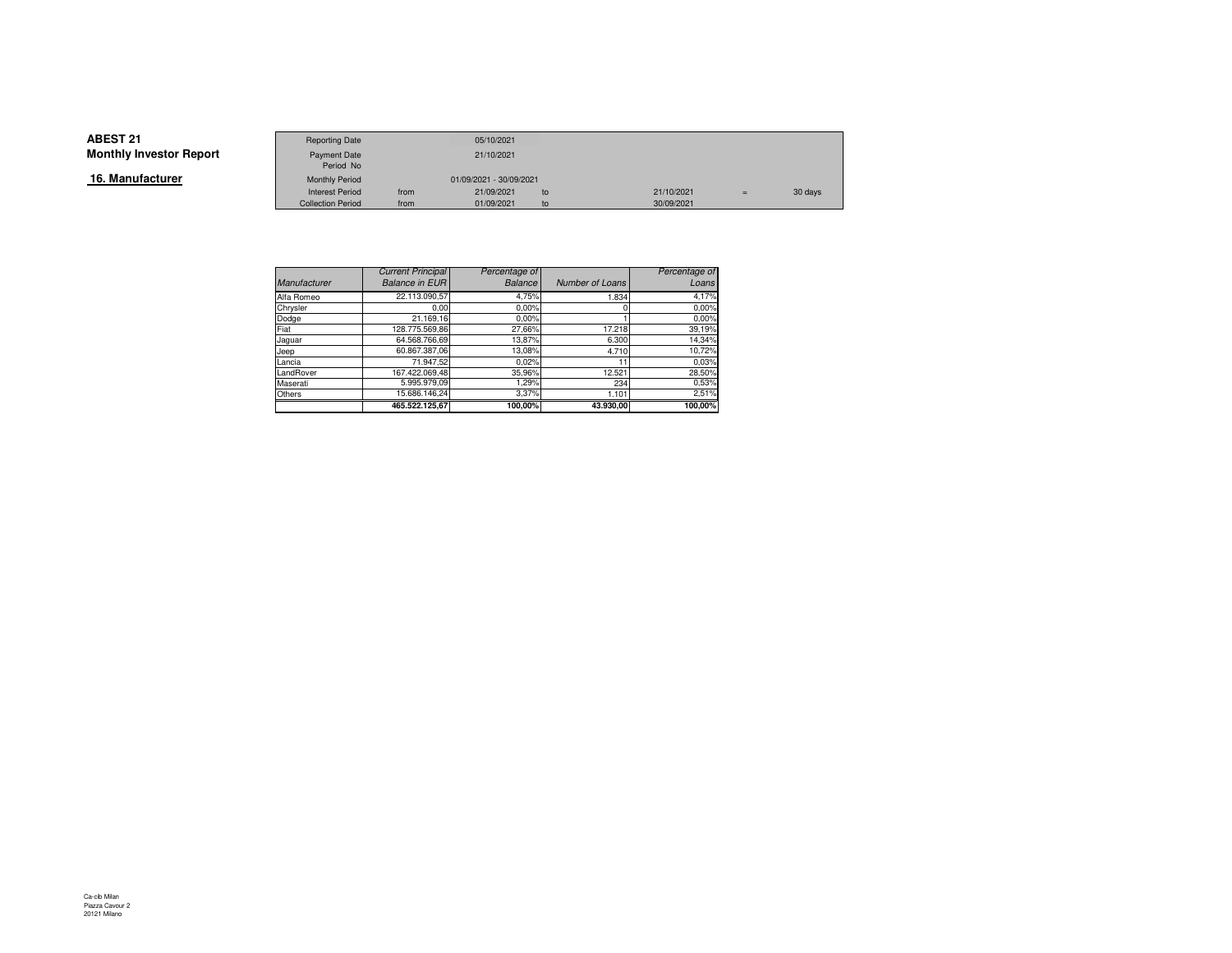| <b>ABEST 21</b>                                                                                                                                                                               | <b>Reporting Date</b>    |      | 05/10/2021              |                           |  |
|-----------------------------------------------------------------------------------------------------------------------------------------------------------------------------------------------|--------------------------|------|-------------------------|---------------------------|--|
| <b>Monthly Investor Report</b>                                                                                                                                                                | <b>Payment Date</b>      |      | 21/10/2021              |                           |  |
|                                                                                                                                                                                               | Period No                |      |                         |                           |  |
| 17. Priority of Payments                                                                                                                                                                      | Monthly Period           |      | 01/09/2021 - 30/09/2021 |                           |  |
|                                                                                                                                                                                               | <b>Interest Period</b>   | from | 21/09/2021              | to $21/10/2021 = 30$ days |  |
|                                                                                                                                                                                               | <b>Collection Period</b> | from | 01/09/2021              | to 30/09/2021             |  |
| Priority of Payments during the Revolging Period                                                                                                                                              | N/A                      |      |                         |                           |  |
| Available Distribution Amount                                                                                                                                                                 | 20.711.360,95            |      |                         |                           |  |
| 1. Payable Expenses                                                                                                                                                                           | 47.805,31                |      |                         |                           |  |
| 2. To credit into Expenses Account the Witholding Amount                                                                                                                                      |                          |      |                         |                           |  |
| 3. Remuneration to the Trustee                                                                                                                                                                |                          |      |                         |                           |  |
| 4. Remuneration to the Account Bank, the Calculation Agent, the Principal Paying Agent, the                                                                                                   |                          |      |                         |                           |  |
| Corporate Servicer, the Servicer, the Back-Up Servicer Facilitator, the Back-Up Servicer (once                                                                                                |                          |      |                         |                           |  |
| appointed) and any other invoiced costs<br>5. to pay pari passu and pro rata to the Swap Counterparty                                                                                         | 916,67                   |      |                         |                           |  |
| 6. Interest on Class A                                                                                                                                                                        | 51.500,00                |      |                         |                           |  |
|                                                                                                                                                                                               | 46.000,00                |      |                         |                           |  |
| 7. Interest on Class B                                                                                                                                                                        | 11.212,50                |      |                         |                           |  |
| 8. Interest on Class C                                                                                                                                                                        | 21.041,67                |      |                         |                           |  |
| 9. Interest on Class D<br>10. Interest on Class E                                                                                                                                             | 25.575,00<br>37.041,67   |      |                         |                           |  |
| 11. Required Reserved Amoount on the Reserve Account                                                                                                                                          |                          |      |                         |                           |  |
| 12. Purchase Price of Additional Portfolio                                                                                                                                                    | 17.434.321,91            |      |                         |                           |  |
| 13. To credit the Replenishment Amount to the Replenishment Account                                                                                                                           | 1.243.552,42             |      |                         |                           |  |
| 14. To pay any amount due and payable to the Swap Counterparties resulting from an Event of                                                                                                   |                          |      |                         |                           |  |
| Default                                                                                                                                                                                       |                          |      |                         |                           |  |
| 15. To pay to Originator and to Servicer any amount due and payable not already paid                                                                                                          |                          |      |                         |                           |  |
| 16. Interest on Class M                                                                                                                                                                       | 94.791,67                |      |                         |                           |  |
| 17. to pay the Final Excess Spread (if any) to the Class M Noteholder                                                                                                                         | 1.697.602,14             |      |                         |                           |  |
| Priority of Payments during the Amoritisation Period                                                                                                                                          | Payment                  |      |                         |                           |  |
| Available Distribution Amount<br>$\ddot{}$                                                                                                                                                    |                          |      |                         |                           |  |
| 1. Payable Expenses                                                                                                                                                                           |                          |      |                         |                           |  |
| 2. To credit into Expesens Account the Witholding Amount                                                                                                                                      |                          |      |                         |                           |  |
| 3. Remuneration to the Trustee (including costs and expenses)                                                                                                                                 |                          |      |                         |                           |  |
|                                                                                                                                                                                               |                          |      |                         |                           |  |
| 4. Remuneration to the Account Bank, the Calculation Agent, the Principal Paying Agent, the<br>Corporate Servicer, the Servicer, the Back-Up Servicer Facilitator, the Back-Up Servicer (once |                          |      |                         |                           |  |
| appointed) and any other invoiced costs                                                                                                                                                       |                          |      |                         |                           |  |
| 5. to pay pari passu and pro rata to the Swap Counterparty                                                                                                                                    |                          |      |                         |                           |  |
| 6. Class A Interest Amount                                                                                                                                                                    |                          |      |                         |                           |  |
| 7. Class B Interest Amount                                                                                                                                                                    |                          |      |                         |                           |  |
| 8. Class C Interest Amount                                                                                                                                                                    |                          |      |                         |                           |  |
| 9. Class D Interest Amount                                                                                                                                                                    |                          |      |                         |                           |  |
| 10. Class E Interest Amount                                                                                                                                                                   |                          |      |                         |                           |  |
|                                                                                                                                                                                               |                          |      |                         |                           |  |
| 11. to credit to the Reserve Account the Required Reserve Amount                                                                                                                              |                          |      |                         |                           |  |
| 12. to pay pari passu and pro rata, the Class A Redemption Amount                                                                                                                             |                          |      |                         |                           |  |
| 13. to pay pari passu and pro rata, the Class B Redemption Amount (provided that Class A                                                                                                      |                          |      |                         |                           |  |
| Notes have been redeemed in full)                                                                                                                                                             |                          |      |                         |                           |  |
| 14. to pay pari passu and pro rata, the Class C Redemption Amount (provided that Class B                                                                                                      |                          |      |                         |                           |  |
| Notes have been redeemed in full)                                                                                                                                                             |                          |      |                         |                           |  |
|                                                                                                                                                                                               |                          |      |                         |                           |  |

 $\sim$ 

 $\sim$ 

15. to pay pari passu and pro rata, the Class D Redemption Amount (provided that Class C Notes have been redeemed in full) - -16. to pay pari passu and pro rata, the Class E Redemption Amount (provided that Class D Notes have been redeemed in full) - -17. To pay any amount due and payable to the Swap Counterparties resulting from an Event of Default -<br>18. to pay to Originator and to Servicer any amount due and payable not already paid<br>19. Class M Interest Amount - $\overline{a}$  -  $\overline{a}$  -  $\overline{a}$  -  $\overline{a}$  -  $\overline{a}$  -  $\overline{a}$  -  $\overline{a}$  -  $\overline{a}$  -  $\overline{a}$  -  $\overline{a}$  -  $\overline{a}$  -  $\overline{a}$  -  $\overline{a}$  -  $\overline{a}$  -  $\overline{a}$  -  $\overline{a}$  -  $\overline{a}$  -  $\overline{a}$  -  $\overline{a}$  -  $\overline{a}$  - 20. to pay pari passu and pro rata, the Class M Redemption Amount (provided that Class E Notes have been redeemed in full) -

21. to pay the Final Excess Spread (if any) to the Class M Noteholder-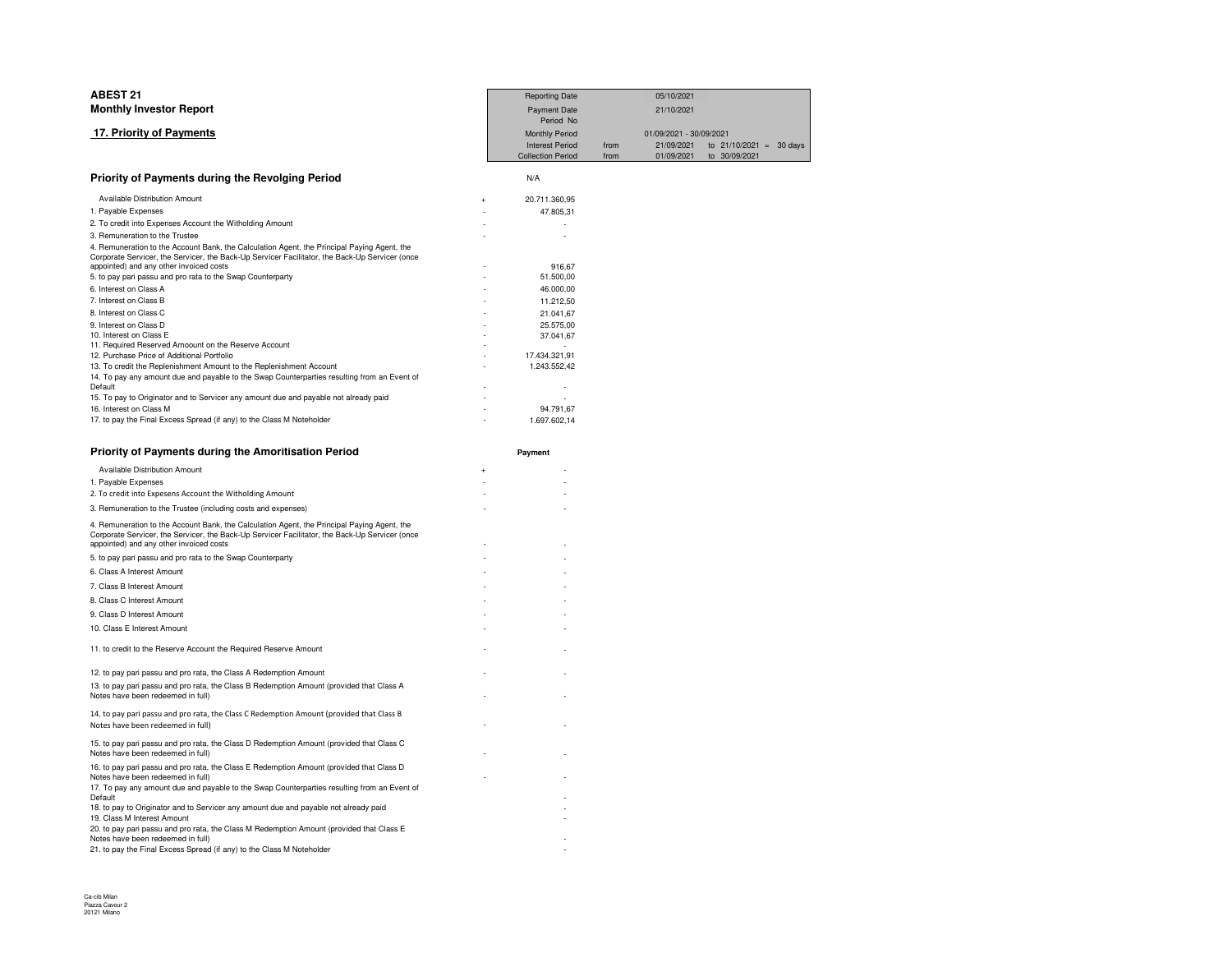| <b>ABEST 21</b><br><b>Monthly Investor Report</b> | <b>Reporting Date</b><br><b>Payment Date</b><br>Period No |      | 05/10/2021<br>21/10/2021              |    |            |     |         |
|---------------------------------------------------|-----------------------------------------------------------|------|---------------------------------------|----|------------|-----|---------|
| <b>18. Transaction Costs</b>                      | <b>Monthly Period</b><br>Interest Period                  | from | 01/09/2021 - 30/09/2021<br>21/09/2021 | to | 21/10/2021 | $=$ | 30 days |
|                                                   | <b>Collection Period</b>                                  | from | 01/09/2021                            | to | 30/09/2021 |     |         |

|                                   | 486.600.000,0 | 400.000.000,0 | 20.700.000,0   | 20,200,000.0   | 15.500.000,0 | 12.700.000,0   | 17.500.000,0 |
|-----------------------------------|---------------|---------------|----------------|----------------|--------------|----------------|--------------|
| <b>Transaction Costs</b>          | All notes     | Class A       | <b>Class B</b> | <b>Class C</b> | Class D      | <b>Class E</b> | Class M      |
| Senior Expenses                   | 47.805.31 €   | 39.297,42     | 2.033,64       | 1.984,52       | 1.522,77     | 1.247,69       | 1.719,26     |
| Interest accrued for the Period   | 235.662,50€   | 46.000.00€    | 11.212.50€     | 21.041.67€     | 25.575.00€   | 37.041.67€     | 94.791.67€   |
| Interest Payments                 | 235.662.50€   | 46.000.00€    | 11.212.50€     | 21.041.67€     | 25.575.00€   | 37.041.67€     | 94.791,67€   |
| Unpaid Interest for the Period    |               |               |                |                |              |                |              |
| <b>Cumulative Unpaid Interest</b> |               |               |                |                |              |                |              |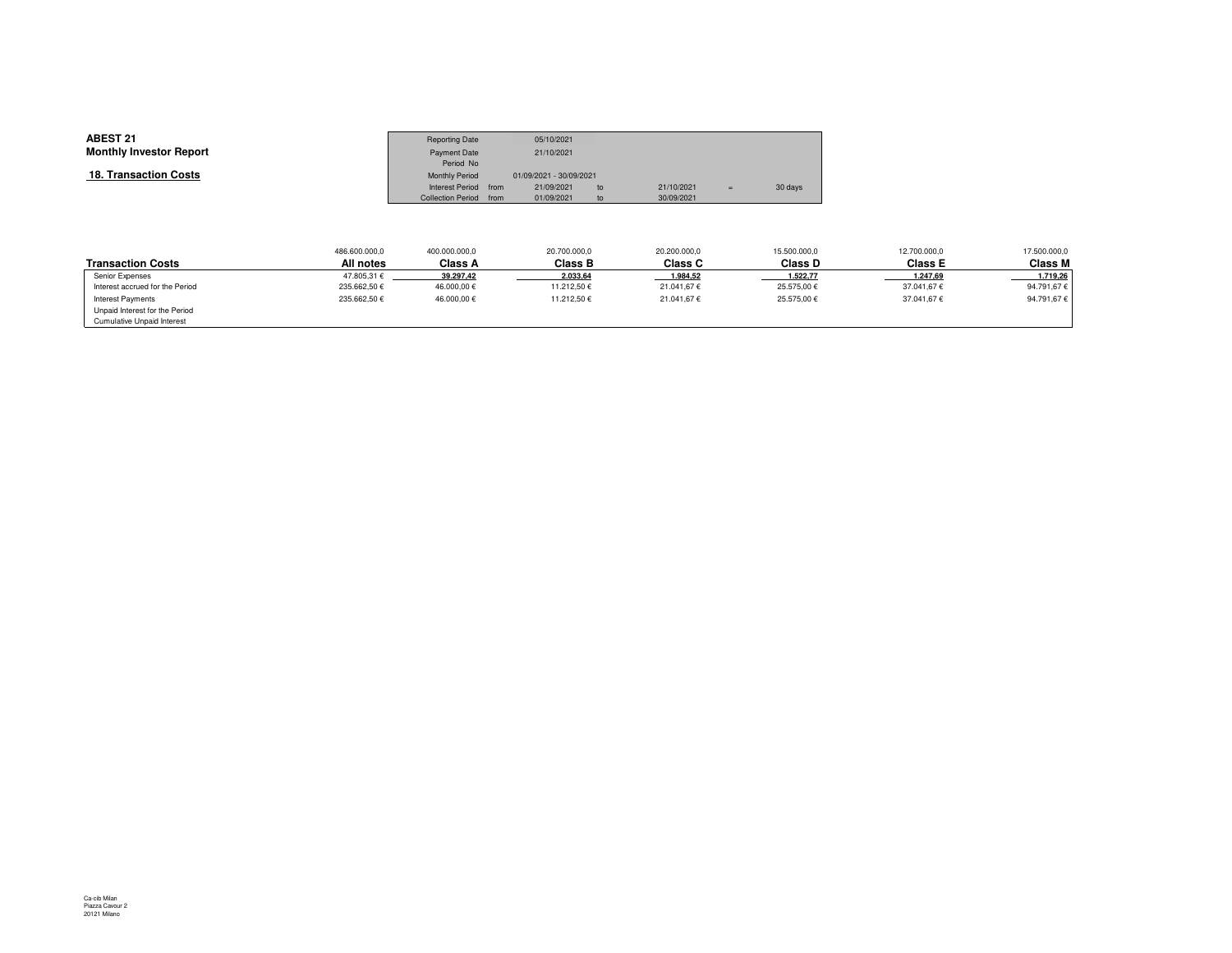### **19. Swap Counterparty Data**

|                     | <b>Reporting Date</b>  | 05/10/2021              |    |            |     |         |
|---------------------|------------------------|-------------------------|----|------------|-----|---------|
| Investor Report     | <b>Payment Date</b>    | 21/10/2021              |    |            |     |         |
|                     | Period No              |                         |    |            |     |         |
| Counterparty Data כ | <b>Monthly Period</b>  | 01/09/2021 - 30/09/2021 |    |            |     |         |
|                     | Interest Period from   | 21/09/2021              | to | 21/10/2021 | $=$ | 30 days |
|                     | Collection Period from | 01/09/2021              | to | 30/09/2021 |     |         |

# **Swap Counterparty Data**<br>Swap Counterparty Provider

FCA BANK Deutschland GMBH

### **Swap Data**

| 400.000.000.00 |                      |
|----------------|----------------------|
| 0.42           |                      |
| 0.5620         |                      |
| $-47.333.33$   |                      |
|                | <b>IRS</b><br>۰<br>۰ |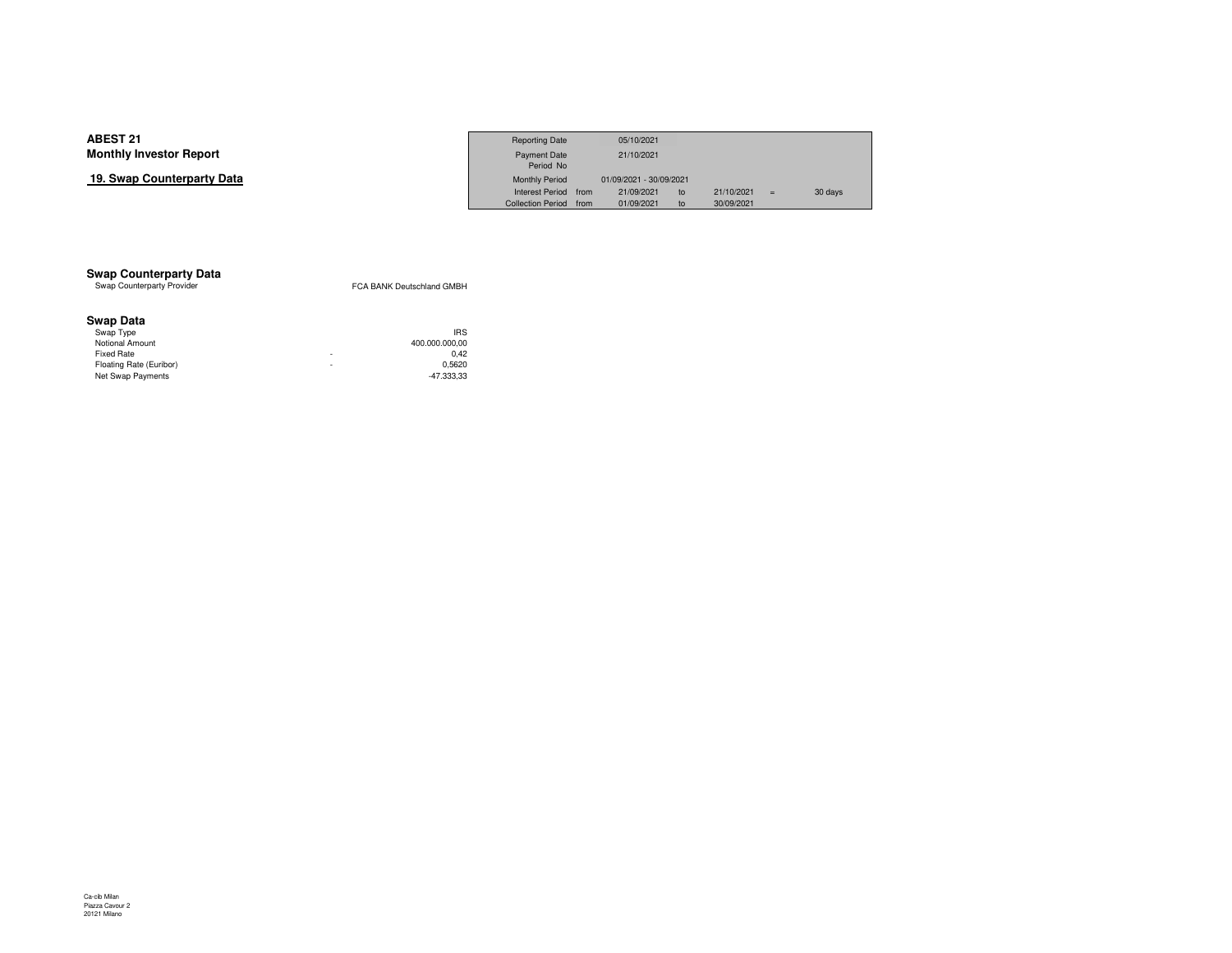#### **20. Retention**

|                 | <b>Reporting Date</b>  | 05/10/2021              |    |            |         |
|-----------------|------------------------|-------------------------|----|------------|---------|
| Investor Report | <b>Payment Date</b>    | 21/10/2021              |    |            |         |
|                 | Period No              |                         |    |            |         |
| <u>ntion</u>    | <b>Monthly Period</b>  | 01/09/2021 - 30/09/2021 |    |            |         |
|                 | Interest Period from   | 21/09/2021              | to | 21/10/2021 | 30 days |
|                 | Collection Period from | 01/09/2021              | to | 30/09/2021 |         |

#### Retention according to Article 6 of Regulation (EU) No 2017/2402

| <b>Net Economic Interest</b>      | <b>Outstanding Balance</b> | <b>Percentage of Outstanding</b> |
|-----------------------------------|----------------------------|----------------------------------|
| <b>Retained by the Originator</b> |                            | Portfolio (%)                    |
| Class A Notes                     | 400.000.000.00             | 85.93%                           |
| Class B Notes                     | 20.700.000.00              | 4.45%                            |
| Class C Notes                     | 20.200.000.00              | 4.34%                            |
| Class D Notes                     | 15.500.000.00              | 3.33%                            |
| Class E Notes                     | 12.700.000.00              | 2.73%                            |
| Class M Notes                     | 17.500.000.00              | 3,76%                            |

| <b>Retention Amount</b>         | <b>EUR</b>    | %       |
|---------------------------------|---------------|---------|
| Minimum Retention Class A       | 23.276.200.00 | 5,00%   |
| Minimum Retention Class B       | 23.276.200.00 | 5,00%   |
| Minimum Retention Class C       | 23.276.200.00 | 5,00%   |
| Minimum Retention Class D       | 23.276.200.00 | 5,00%   |
| Minimum Retention Calss E       | 23.276.200.00 | 5,00%   |
| Minimum Retention Class M       | 23.276.200.00 | 5,00%   |
|                                 |               |         |
| Actual Retention Class A        | ٠             | 0.00%   |
| <b>Actual Retention Class B</b> | 20.700.000.00 | 100,00% |
| Actual Retention Class C        | 20.200.000.00 | 100.00% |
| Actual Retention Class D        | 15.500.000.00 | 100,00% |
| <b>Actual Retention Class E</b> | 12.700.000.00 | 100,00% |
| <b>Actual Retention Class M</b> | 17.500.000.00 | 100.00% |

The Originator will retain for the life of the Transaction a material net economic interest of not less than 5 per cent. in the Transaction in accordance with Article 6 of Regulation (EU) No 2017/2402 of the European Parli 2009/138/EC and 2011/61/EU and Regulations (EC) No. 1060/2009 and (EU) No. 648/2012 (as amended) (the "European Securitisation Regulation"), provided that the level of retention may reduce over time in compliance with Article 10 (2) of Commission Delegated Regulation 625/2014 (the "Retention RTS"). As of the Issue Date and thereafter on an on-going basis, the Originator will retain the Class M Notes (the "Retained Notes") representing n less than 5 per cent. of the nominal value of the securitised exposures, as set out in Article 6(3)(d) of the European Securitisation Regulation.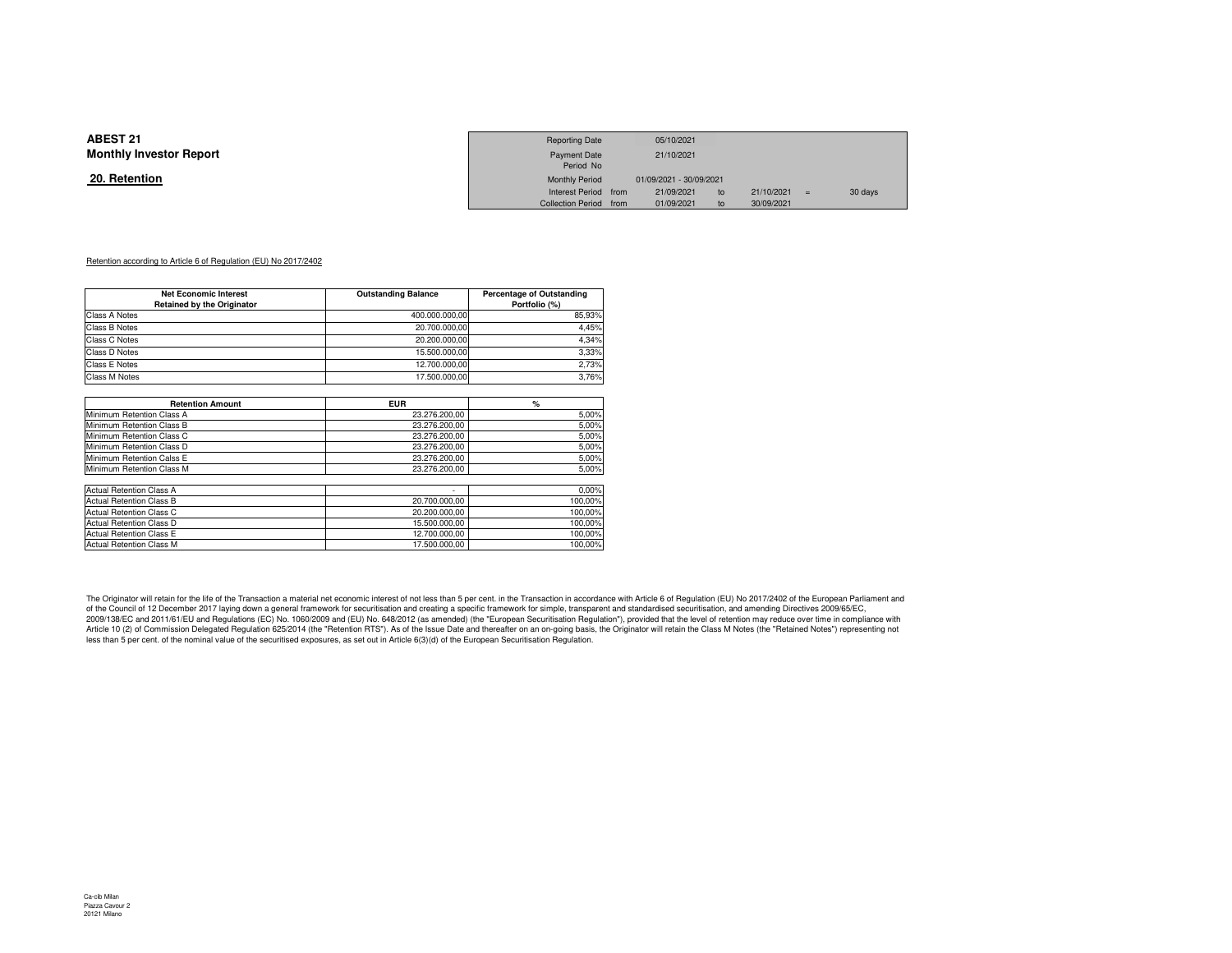**21. Counterparties I**

|                 | <b>Reporting Date</b>    |      | 05/10/2021              |            |     |         |
|-----------------|--------------------------|------|-------------------------|------------|-----|---------|
| Investor Report | Payment Date             |      | 21/10/2021              |            |     |         |
|                 | Period No                |      |                         |            |     |         |
| terparties l    | <b>Monthly Period</b>    |      | 01/09/2021 - 30/09/2021 |            |     |         |
|                 | <b>Interest Period</b>   | from | 21/09/2021 to           | 21/10/2021 | $=$ | 30 days |
|                 | <b>Collection Period</b> | from | 01/09/2021 to           | 30/09/2021 |     |         |

|                             |                                               | Moody's      |               | Fitch           |              |                |                 |
|-----------------------------|-----------------------------------------------|--------------|---------------|-----------------|--------------|----------------|-----------------|
|                             |                                               | Long<br>Term | Short<br>Term | Outlook         | Long<br>Term | Short<br>Term  | Outlook         |
| Joint Lead Managers:        | <b>CA-CIB</b>                                 | Aa3          | $P-1$         | <b>STABLE</b>   | $A+$         | F <sub>1</sub> | <b>NEGATIVE</b> |
|                             | <b>Unicredit Bank AG</b>                      | A2           | $P-1$         | <b>NEGATIVE</b> | <b>BBB</b>   | F <sub>2</sub> | <b>NEGATIVE</b> |
| <b>Transaction Account:</b> | The Bank of New York Mellon, Frankfurt Branch | Aa1          | $P-1$         | <b>STABLE</b>   | AA           | $F1+$          | <b>STABLE</b>   |
| <b>Paying Agent:</b>        | The Bank of New York Mellon, London Branch    | n.a.         | n.a.          | n.a.            | n.a.         | n.a.           | n.a.            |
| <b>Swap Counterparty:</b>   | <b>FCA BANK Deutschland GMBH</b>              | n.a.         | n.a.          | n.a.            | n.a.         | n.a.           | n.a.            |
|                             |                                               |              |               |                 |              |                |                 |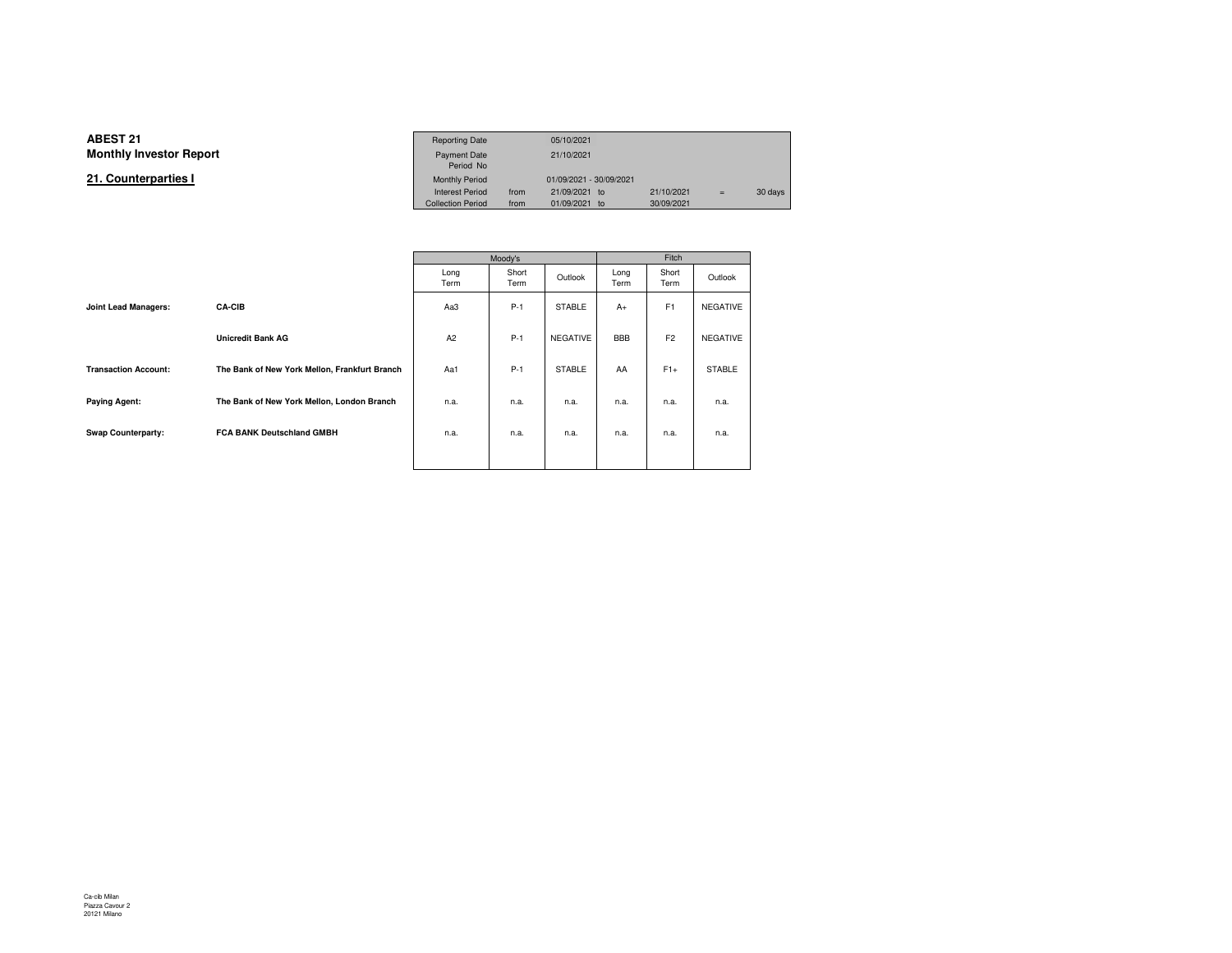| <b>ABEST 21</b>                | <b>Reporting Date</b>    |      | 05/10/2021              |    |            |     |         |
|--------------------------------|--------------------------|------|-------------------------|----|------------|-----|---------|
| <b>Monthly Investor Report</b> | <b>Payment Date</b>      |      | 21/10/2021              |    |            |     |         |
|                                | Period No                |      |                         |    |            |     |         |
| 22. Counterparties II          | <b>Monthly Period</b>    |      | 01/09/2021 - 30/09/2021 |    |            |     |         |
|                                | <b>Interest Period</b>   | from | 21/09/2021              | to | 21/10/2021 | $=$ | 30 days |
|                                | <b>Collection Period</b> | from | 01/09/2021              |    | 30/09/2021 |     |         |

| <b>Transaction Security Trustee:</b> | <b>STICHTING SECURITY TRUSTEE ABEST 21</b> |                           |
|--------------------------------------|--------------------------------------------|---------------------------|
| Data Trustee:                        | DATA CUSTODY AGENT SERVICES B.V.           |                           |
| <b>Rating Agencies:</b>              | Moody's                                    | <b>Fitch Ratings GmbH</b> |
|                                      |                                            |                           |

**Corporate Administration: INTERTRUST MANAGEMENT B.V.**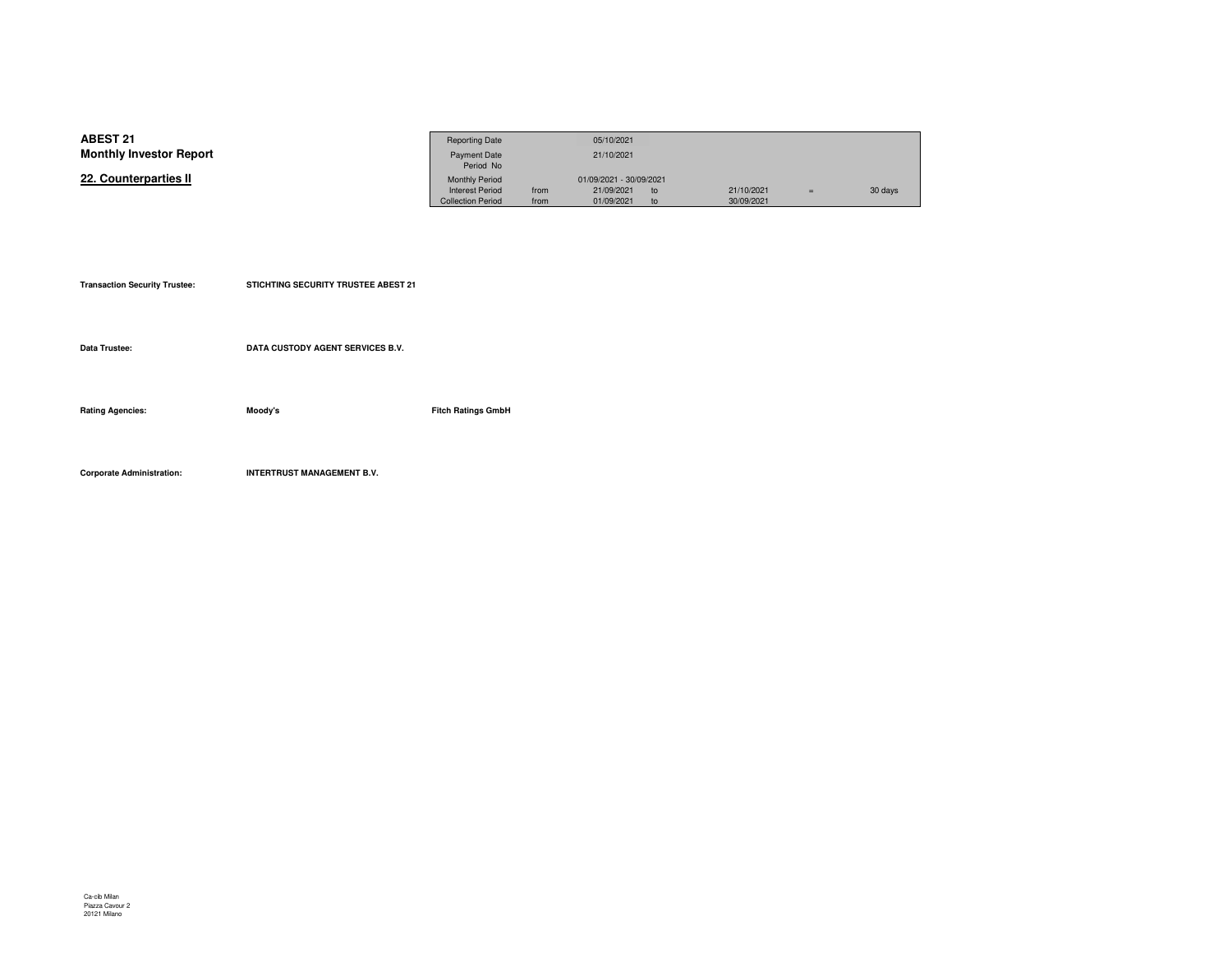| <b>ABEST 21</b>                | <b>Reporting Date</b>    |      | 05/10/2021              |    |            |     |         |
|--------------------------------|--------------------------|------|-------------------------|----|------------|-----|---------|
| <b>Monthly Investor Report</b> | Payment Date             |      | 21/10/2021              |    |            |     |         |
|                                | Period No                |      |                         |    |            |     |         |
| 23. Issuer Information         | <b>Monthly Period</b>    |      | 01/09/2021 - 30/09/2021 |    |            |     |         |
|                                | <b>Interest Period</b>   | from | 21/09/2021              | to | 21/10/2021 | $=$ | 30 days |
|                                | <b>Collection Period</b> | from | 01/09/2021              | to | 30/09/2021 |     |         |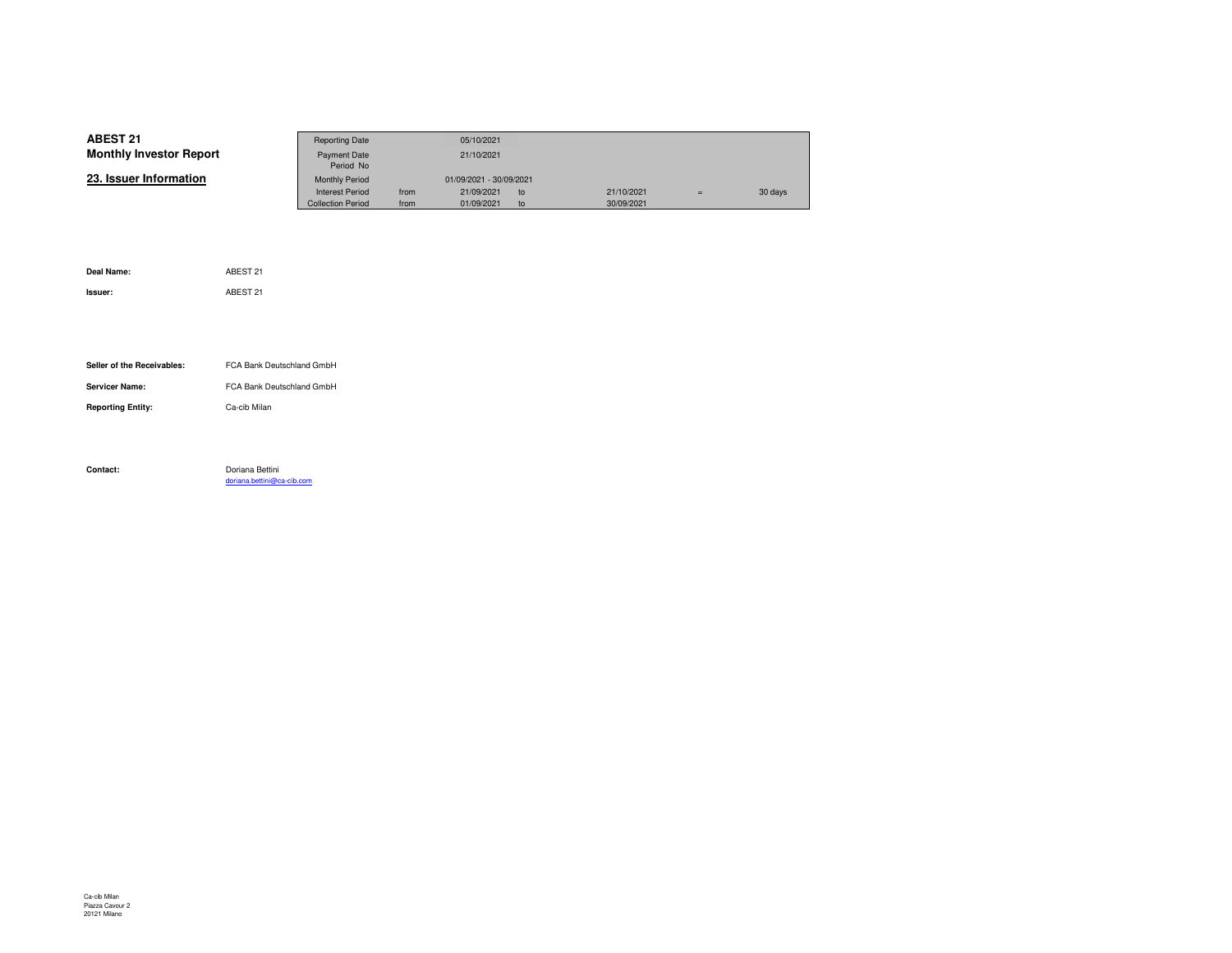**24. Originator, Servicer**

|                 | <b>Reporting Date</b>    |      | 05/10/2021                    |            |     |         |
|-----------------|--------------------------|------|-------------------------------|------------|-----|---------|
| Investor Report | Payment Date             |      | 21/10/2021                    |            |     |         |
|                 | Period No                |      |                               |            |     |         |
| าator. Servicer | <b>Monthly Period</b>    |      | 01/09/2021 - 30/09/2021       |            |     |         |
|                 | <b>Interest Period</b>   | from | 21/09/2021<br>10 <sub>o</sub> | 21/10/2021 | $=$ | 30 days |
|                 | <b>Collection Period</b> | from | 01/09/2021<br>to              | 30/09/2021 |     |         |

۰

#### **Contact Details**

FCA Bank Deutschland GmbH

heike.simon@fcagroup.com

| <b>Ratings FCA Bank SpA</b>                                                                                                                                                                                           | Moody's |  |  |  |
|-----------------------------------------------------------------------------------------------------------------------------------------------------------------------------------------------------------------------|---------|--|--|--|
| (Downgrade Event)                                                                                                                                                                                                     | Ba3     |  |  |  |
| In respect of the Servicer, and only if the<br>Originator acts as Servicer, that the long-term<br>rating of FCA Bank Spa unsecured,<br>unsubordinated and unquaranteed debt obligations<br>falls below Ba3 by Moody's |         |  |  |  |